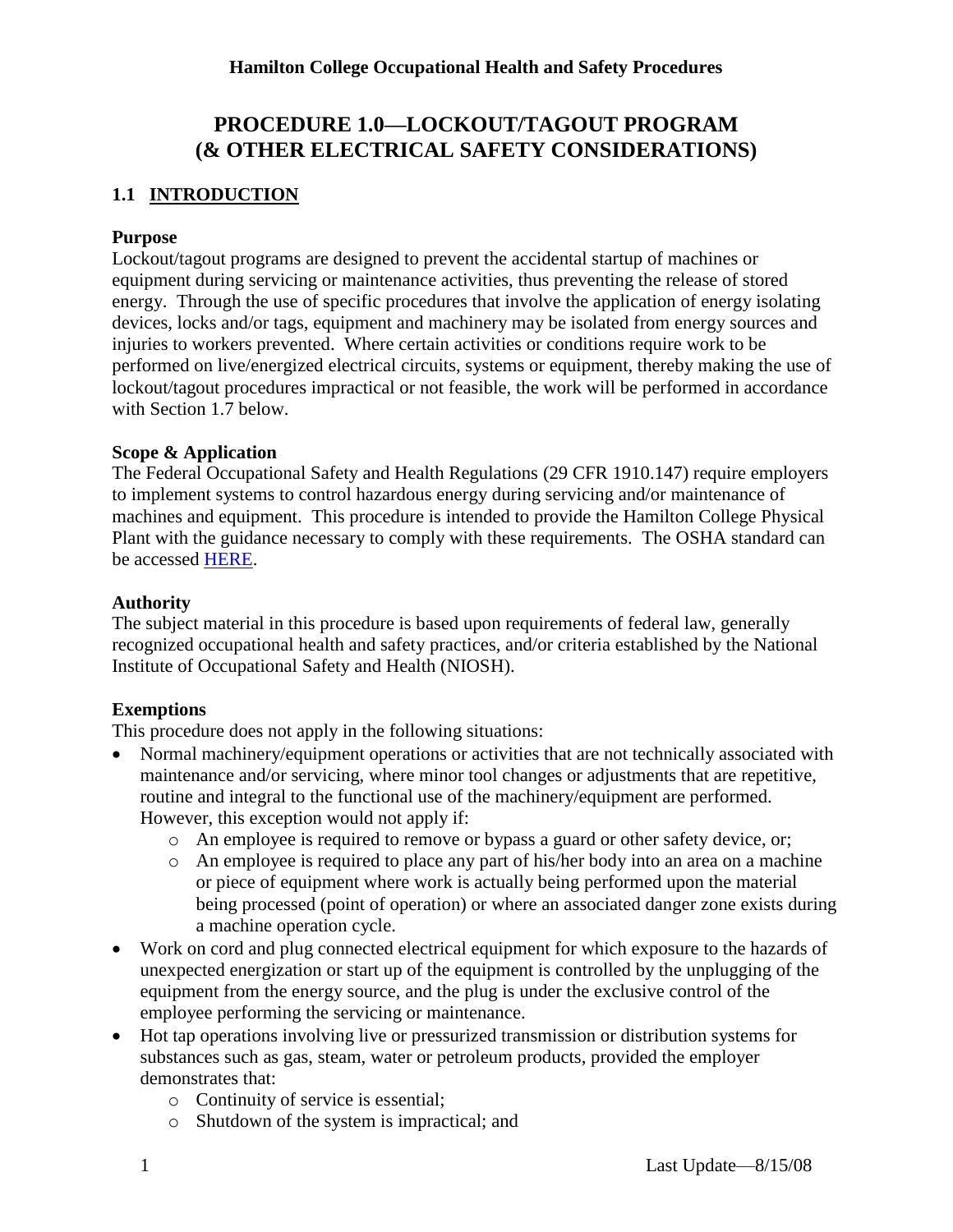o Documented procedures are followed, and special equipment is used which will provide proven effective protection for employees.

# **1.2 RESPONSIBILITIES**

### **Physical Plant Administrators/Shop Managers**

- Evaluate machines and equipment within their areas of responsibility where this procedure will be applicable;
- Develop and maintain machine-specific procedures, in addition to machine-specific training, where necessary;
- Evaluate their areas of responsibility and procedure applicability at least annually, and perform inspections of areas under lockout/tagout periodically;
- Provide and maintain the necessary protective materials and hardware; and
- Act as the sole shop representative who may remove a lock or tag in accordance with this procedure.

# **Shop Supervisors/Forepersons**

- Ensure employees under their supervision use lockout/tagout devices during any servicing or maintenance activities in accordance with this procedure;
- Ensure that lockout/tagout devices are not used for any other purposes;
- Assist the shop manager in performing periodic inspections of areas under lockout/tagout; and
- Do not remove lockout/tagout devices, unless they were specifically responsible for the application of the devices.

# **Employees**

- Attend general and machine-specific training as required;
- Follow the appropriate lockout/tagout procedures described herein;
- Use lockout/tagout devices only for their intended purpose, and;
- Do not remove another employee's lock or tag under any circumstances.

# **Environmental Protection, Safety & Sustainability (EPS&S)**

- Develop lockout/tagout procedure;
- Provide general procedural training;
- Provide assistance in evaluating machines and equipment, and;
- Provide periodic audits of the lockout/tagout procedure as necessary.

# **1.3 DEFINITIONS**

**Affected employee**—An employee whose job requires him/her to operate or use a machine or equipment on which servicing or maintenance is being performed under lockout or tagout, or whose job requires him/her to work in an area in which such servicing or maintenance is being performed.

**Authorized employee**—A person who locks out or tags out machines or equipment in order to perform servicing or maintenance on that machine or equipment. An affected employee becomes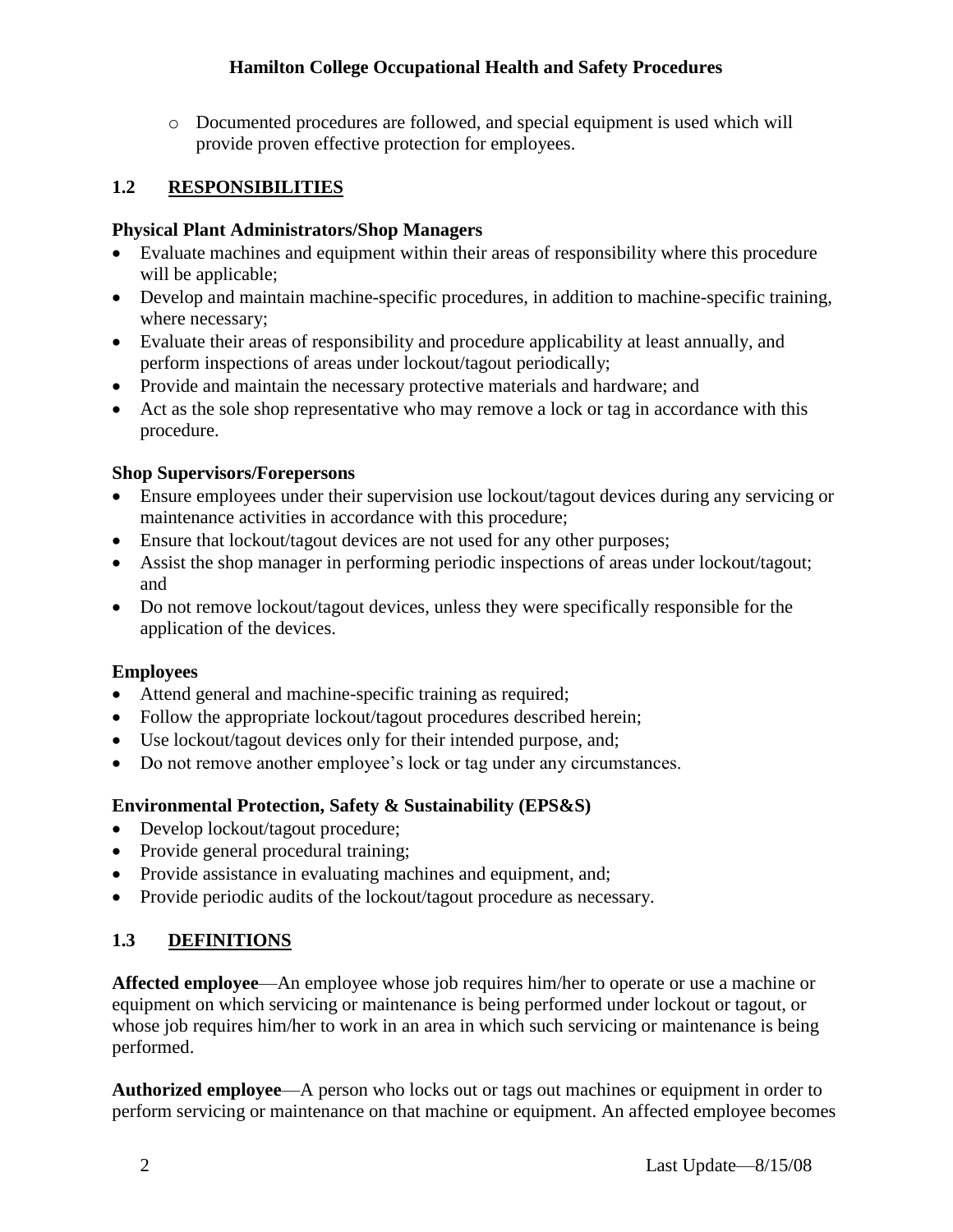an authorized employee when that employee's duties include performing servicing or maintenance covered under this section.

**Capable of being locked out**—An energy-isolating device is capable of being locked out if it has a hasp or other means of attachment to which, or through which, a lock can be affixed, or it has a locking mechanism built into it. Other energy isolating devices are capable of being locked out, if lockout can be achieved without the need to dismantle, rebuild, or replace the energyisolating device or permanently alter its energy control capability.

**Energized**—Connected to an energy source or containing residual or stored energy.

**Energy isolating device**—A mechanical device that physically prevents the transmission or release of energy, including but not limited to the following:

- A manually operated electrical circuit breaker;
- A disconnect switch:
- A manually operated switch by which the conductors of a circuit can be disconnected from all ungrounded supply conductors, and, in addition, no pole can be operated independently;
- A line valve;
- A block;
- And any similar device used to block or isolate energy.
- **Push buttons, selector switches and other control circuit type devices are not energy isolating devices.**

**Energy source**—Any source of electrical, mechanical, hydraulic, pneumatic, chemical, thermal, or other energy.

**Hot tap**—A procedure used in the repair, maintenance and services activities which involves welding on a piece of equipment (pipelines, vessels or tanks) under pressure, in order to install connections or appurtenances. it is commonly used to replace or add sections of pipeline without the interruption of service for air, gas, water, steam, and petrochemical distribution systems.

**Lockout—**The placement of a lockout device on an energy-isolating device, in accordance with an established procedure, ensuring that the energy isolating device and the equipment being controlled cannot be operated until the lockout device is removed.

**Lockout device**—A device that utilizes a positive means such as a lock, either key or combination type, to hold an energy isolating device in the safe position and prevent the energizing of a machine or equipment. Included are blank flanges and bolted slip blinds.

**Normal production operations**—The utilization of a machine or equipment to perform its intended production functions.

**Servicing and/or maintenance**—Workplace activities such as constructing, installing, setting up, adjusting, inspecting, modifying, and maintaining and/or servicing machines or equipment. These activities include lubrication, cleaning or unjamming of machines or equipment and making adjustments or tool changes, where the employee may be exposed to the unexpected energization or startup of the equipment or release of hazardous energy.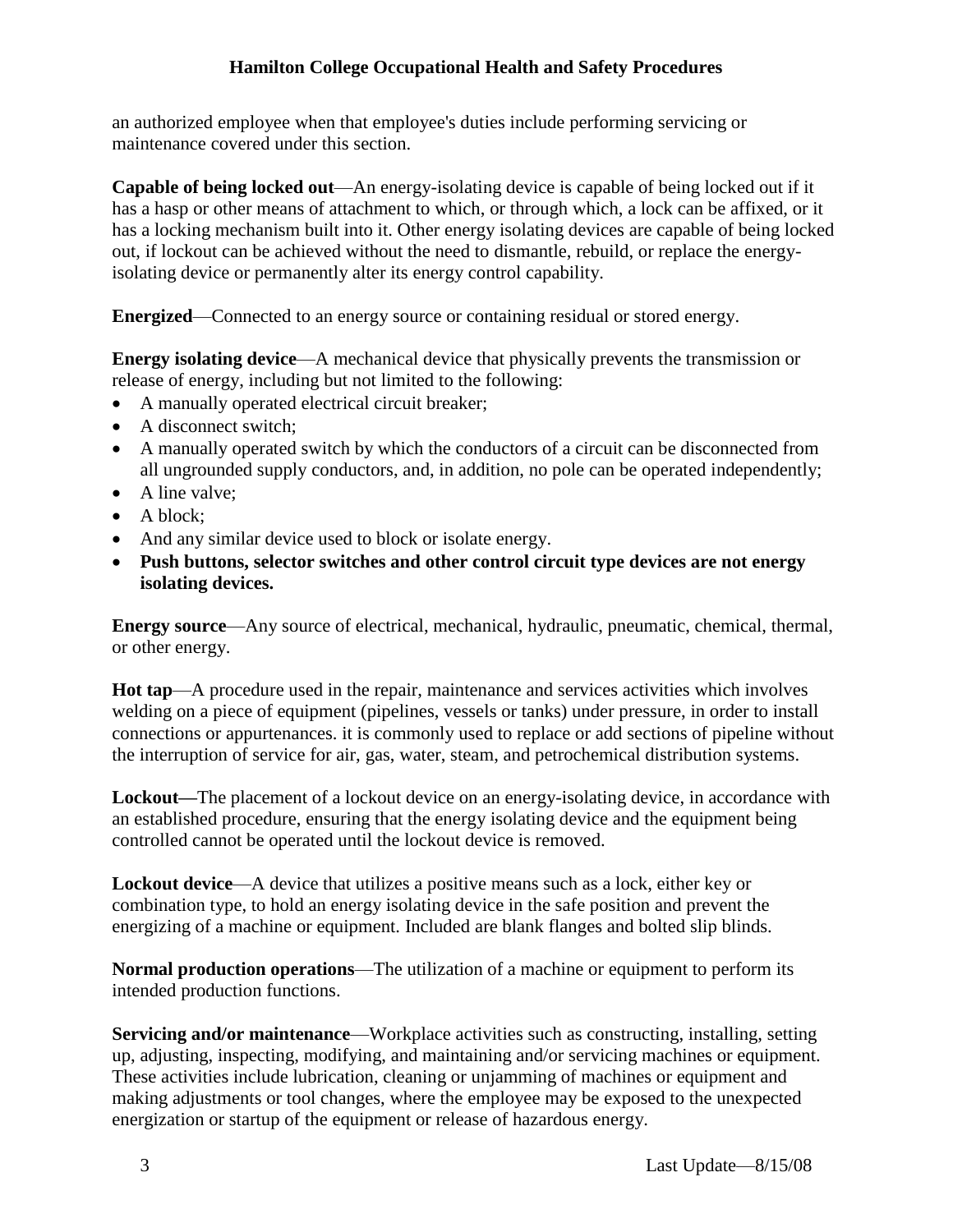**Setting up**—Any work performed to prepare a machine or equipment to perform its normal production operation.

**Tagout**—The placement of a tagout device on an energy isolating device, in accordance with an established procedure, to indicate that the energy isolating device and the equipment being controlled may not be operated until the tagout device is removed.

**Tagout device—**A prominent warning device, such as a tag and a means of attachment, which can be securely fastened to an energy isolating device in accordance with an established procedure, to indicate that the energy isolating device and the equipment being controlled may not be operated until the tagout device is removed.

# **1.4 ENERGY CONTROL PROGRAM RULES**

# **Lockout/Tagout Program Hardware**

A lockout/tagout station will be established at a primary location within the Physical Plant housing the contents of this procedure, along with standardized and durable lockout and tagout devices.

# Lockout Devices

All lockout devices should include lock and key type equipment that is substantial enough to prevent removal without excessive force, such as with the use of bolt cutters. Further, while most equipment and machinery manufactured today have energy isolating devices designed that easily accept a lock, various other types that are old or poorly designed do not. Therefore, an adequate supply of hardware that will support the ability to apply a lock should be available. This should include, but is not limited to, chains/cables, 6-lock hasps, ball valve lockouts, gate valve lockouts, circuit breaker lockouts, and plug lockouts.

# Tagout Devices

All tagout devices should include a non-paper tag and nylon tie (or equivalent), that together are substantial enough to prevent accidental or inadvertent removal. They should be single use, hand attachable, and self-locking devices with a minimum unlocking strength of 50 pounds, and designed so as to indicate the identity of the employee applying the device.

# **Selecting and Applying Lockout and Tagout Devices**

The application of lockout or tagout devices to control the release of hazardous energy during applicable servicing or maintenance activities shall conform to the following:

# Lockout

A lockout shall consist of the application of both a lockout and tagout device, and should be selected whenever there is an energy-isolating device to apply the lockout/tagout devices to. Lockout devices shall not be used for any purposes other than those in accordance with this procedure.

# Tagout

A tagout shall consist of the application of a tagout device only, and should be selected when equipment or machinery is not capable of being locked out. If a tagout is selected for equipment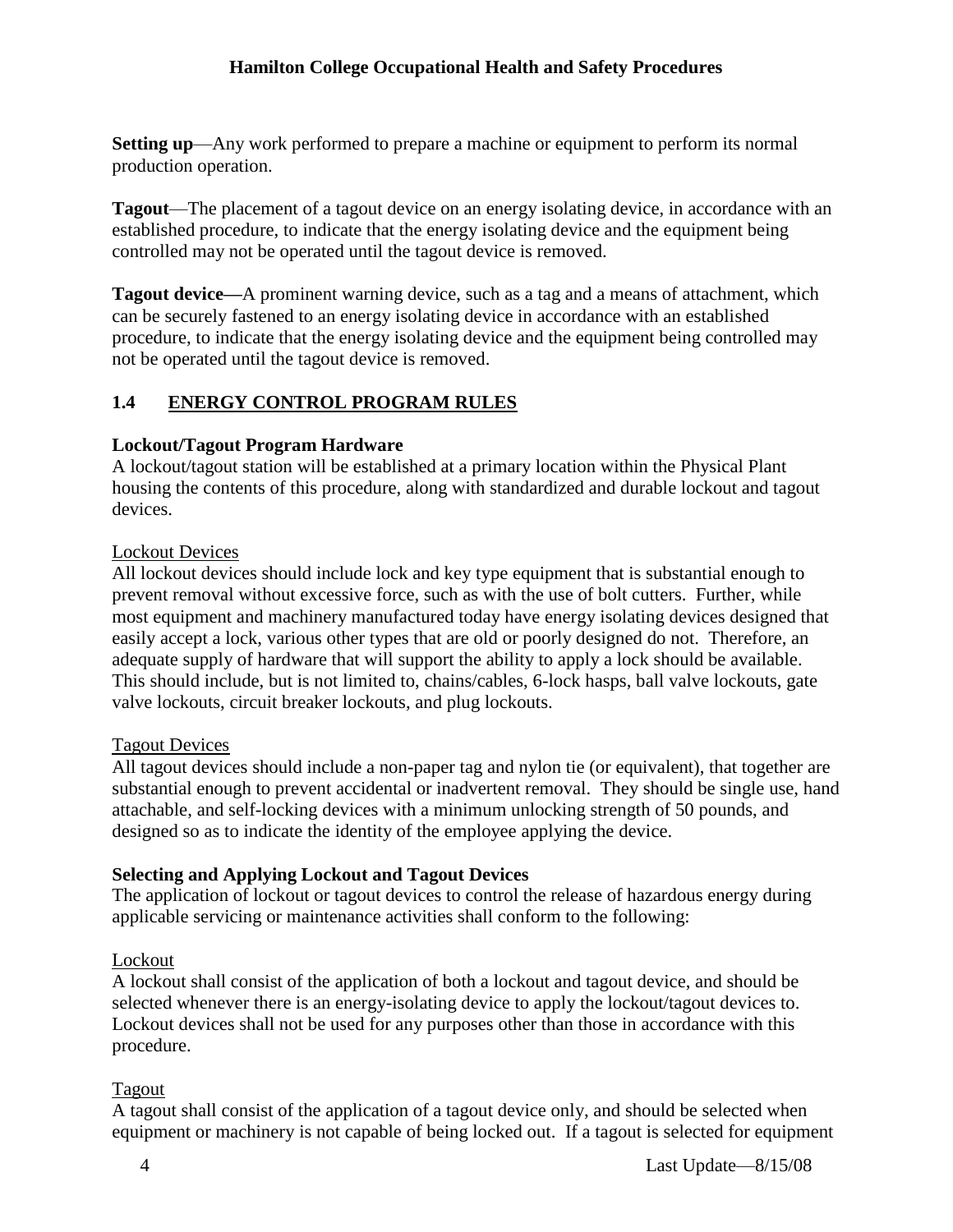or machinery that is capable of being locked out, the tagout should be placed in the same location as the lockout would normally be placed, and should provide the same full employee protection that would be provided by a lockout. Further, it must be understood that there are certain limitations to the use of a tagout system to control hazardous energy, such as:

- A tagout is essentially a warning device, and does not provide the physical restraint on those devices that is provided by a lockout;
- When a tagout is applied, it is not to be removed without authorization of the authorized person responsible for it, and it is never to be bypassed, ignored or otherwise defeated;
- Tags must be legible and understandable by all authorized employees, affected employees, and all other employees whose work operations are or may be in the area, in order to be effective;
- Tags and their means of attachment must be made of materials that will withstand the environmental conditions encountered in the workplace;
- Tags may evoke a false sense of security, and their meaning needs to be understood as part of the overall energy control program;
- Tags must be securely attached to so that they cannot be inadvertently or accidentally detached during use.

#### **Training**

The depth of training in accordance with this procedure is generally dependent upon an employees shop assignment and/or their required knowledge and skill to safely apply, use and remove energy controls. Additional training shall be provided for all authorized and affected employees whenever there is a change in their job assignments, a change in machines, equipment or processes that presents a new hazard, or when there is a change in energy control procedures. Shop managers will be responsible for ensuring that the personnel under their direction are adequately trained in accordance with the equipment/machinery energy hazards present in their areas of responsibility. Otherwise, training can be broken down into 3 categories:

#### General Awareness Training

All Physical Plant employees who may be affected by a lockout/tagout will be trained to an awareness level concerning this procedure, so that they may recognize any lockout/tagout devices that they may encounter within their work area. The Director of EPS&S will provide this training on an as needed basis.

#### Authorized Employee Training

Any Physical Plant employee who will be authorized to apply lockout/tagout devices to control hazardous energy shall be trained to the extent they possess the skills and knowledge to fully implement this general procedure. The Director of EPS&S will provide this training on an annual basis, but shop managers should consult with the Director of EPS&S if new employees require this training on a more regular basis.

#### Machine/Equipment Specific Training

As shop managers begin to identify and evaluate select machinery and equipment in their areas of responsibility where the lockout/tagout program will apply, they will be responsible for training the personnel within their department upon any specific procedures developed.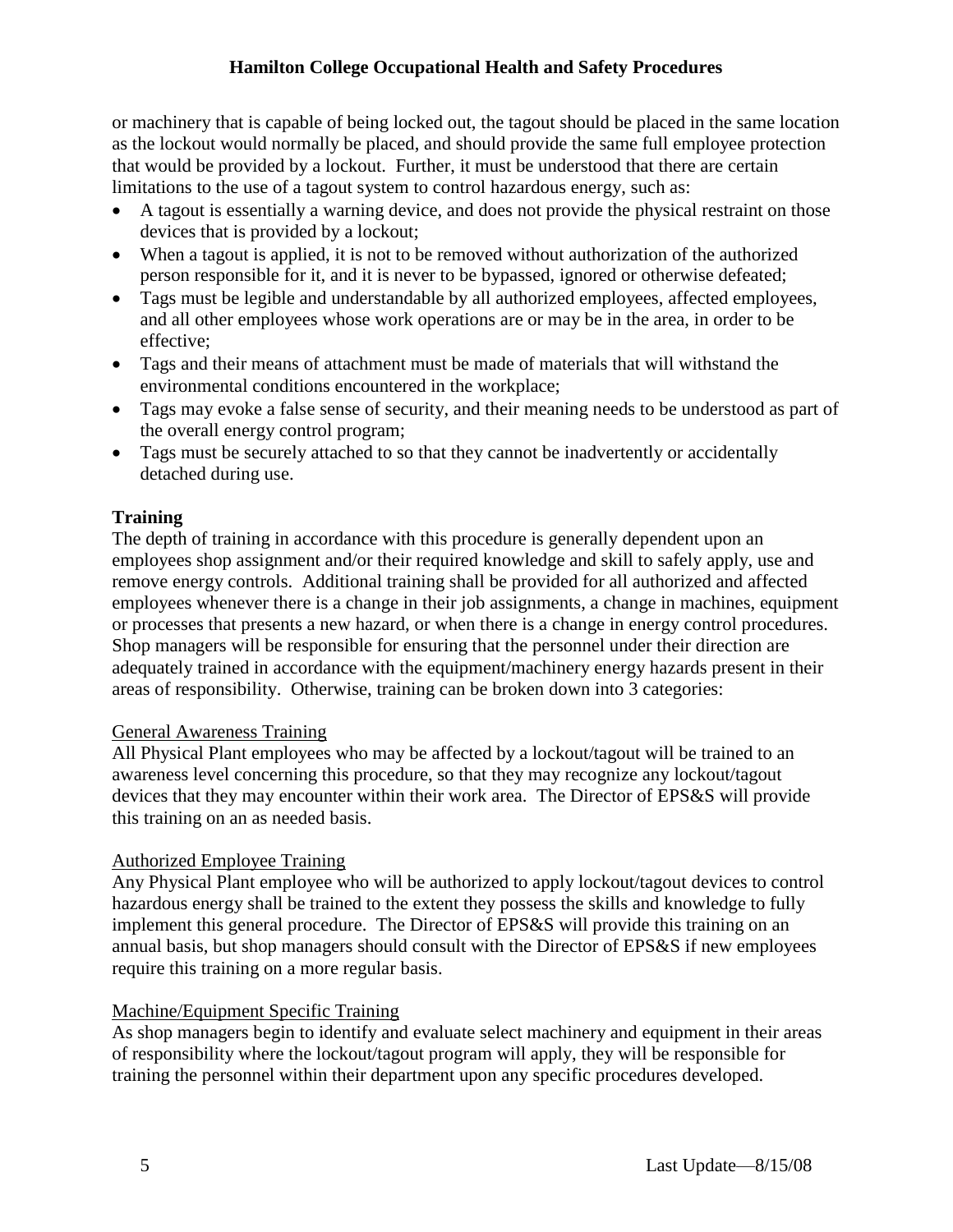#### **Periodic Inspections**

The Director of EPS&S will be responsible for conducting a review of this procedure at least annually, or as otherwise deemed necessary, so as to correct any deviations or inadequacies identified. Similarly, designated shop managers will be responsible for the review of any shopspecific procedures developed for equipment or machinery within their work areas at least annually. Finally, shop managers and associated supervisory personnel will be responsible for inspecting areas where this procedure is being utilized, and documenting those inspections accordingly.

#### **Corrective/Disciplinary Actions**

In the event that administrative or procedural deviations or inadequacies are identified in the course of a review or inspection, the appropriate actions should be taken as soon as practicable to update or revise them accordingly. In the event an employee is discovered to have removed or otherwise defeated a lockout or tagout device that had been correctly affixed in accordance with this or other machine/equipment-specific procedures, disciplinary action up to and including immediate termination will be mandated.

#### **1.5 LOCKOUT/TAGOUT SEQUENCING & TECHNIQUES**

#### **General**

Only authorized employees may implement the lockout/tagout system to control hazardous energy. All affected employees shall be notified by an authorized employee (or a senior Physical Plant supervisor) prior to the application or lockout/tagout devices, and following the removal of lockout/tagout devices. The following sequence of events or techniques should be used as a guide to successfully implementing a lockout/tagout:

- 1. Preparation for Shutdown— Notify all affected employees that servicing or maintenance is required on a piece of machinery or equipment, and that a lockout/tagout will be performed to control any hazardous energy.
- 2. Know the Hazards—Before an authorized or affected employee turns off a machine or piece of equipment, they shall have knowledge of the type and magnitude of the energy, the hazards of the energy to be controlled, and the method or means to control the energy.
- 3. Machine or Equipment Shutdown—Shut the machine or equipment down in the prescribed and customary fashion (depress stop button, open switch, close valve, etc.).
- 4. Machine or Equipment Isolation—Locate all energy-isolating devices needed to control hazardous energy to the machine or equipment and isolate all energy sources.
- 5. Apply Lockout or Tagout Devices—The authorized employee(s) shall then affix lockout or tagout devices to each energy-isolating device. Lockout devices, where used, shall be affixed in a manner that will hold the energy in a "safe" or "off" position. Tagout devices, where used, shall be affixed in a manner that will clearly indicate that the operation or movement of energy-isolating devices from the "safe" or "off" position is prohibited. Where tagout devices are used on energy-isolating devices capable of being locked out, the tag shall be fastened at the same point at which a lock would normally be attached. Where a tagout cannot be affixed directly to an energy-isolating device, the tag shall be located as close as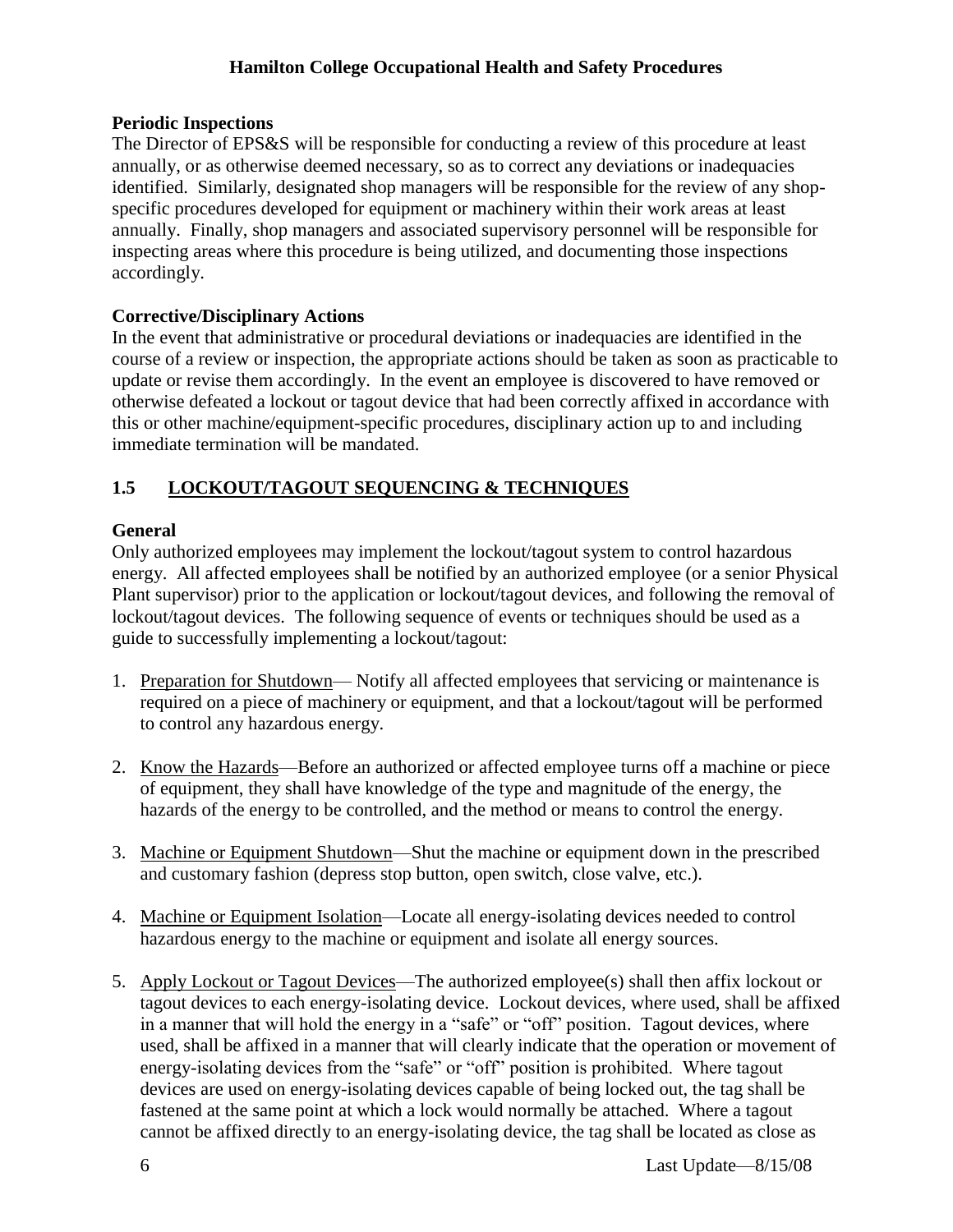safely possible to the device, or in a position that will be immediately obvious that the energy should not be engaged.

- 6. Stored or Residual Energy—Following the application of lockout or tagout devices, any stored or residual energy shall be rendered safe by any necessary means, including but not limited to grounding, bleeding down, blocking, etc.
- 7. Verification of Isolation—Prior to servicing or maintenance activities, verify that the isolation or de-energization of the machine or equipment has been accomplished by any necessary means, i.e. like by depressing the start button.
- 8. Perform Work—After verification of isolation, the machinery or equipment is effectively locked out or tagged out, and servicing or maintenance activities may begin.
- 9. Release from Lockout or Tagout—Before lockout or tagout devices are removed and energy is restored, inspect the work area to ensure that any nonessential items, like tools or other repair equipment, have been removed and the machine or equipment components are operationally intact. Further, ensure that all employees are safely positioned or removed, and notify any affected employees before removing lockout or tagout devices that the equipment or machinery is going to be re-energized.
- 10. Lockout or Tagout Device Removal—The authorized employee shall then remove each lockout or tagout device from any energy-isolating device.
	- **Exception**—In the event the authorized employee who applied the lockout or tagout device is not available to remove it, that device may be removed only by his/her shop manager in accordance with the following:
		- The shop manager must verify that the authorized employee is not on the college premises;
		- The shop manager should take reasonable efforts to contact the authorized employee to inform him/her that their lock or tag is being removed; and
		- The authorized employee must have knowledge that their lock or tag has been removed before they resume work.

#### **Other Issues**

Other situations that may arise in the course of lockout/tagout activities may necessitate additional sequencing or techniques to comply with this procedure, and are described as follows:

- 1. Testing or Repositioning of Machines/Equipment/Components Under Lockout/Tagout—In situations where lockout or tagout devices must be temporarily removed from energyisolating devices for specified testing or repositioning, the following sequence of actions shall be followed:
	- Clear the machine or equipment of tools and materials;
	- Remove employees from the machine or equipment area;
	- Remove lockout or tagout devices;
	- Energize and proceed with testing or repositioning; and
	- De-energize all systems and reapply energy control measures to continue servicing and/or maintenance.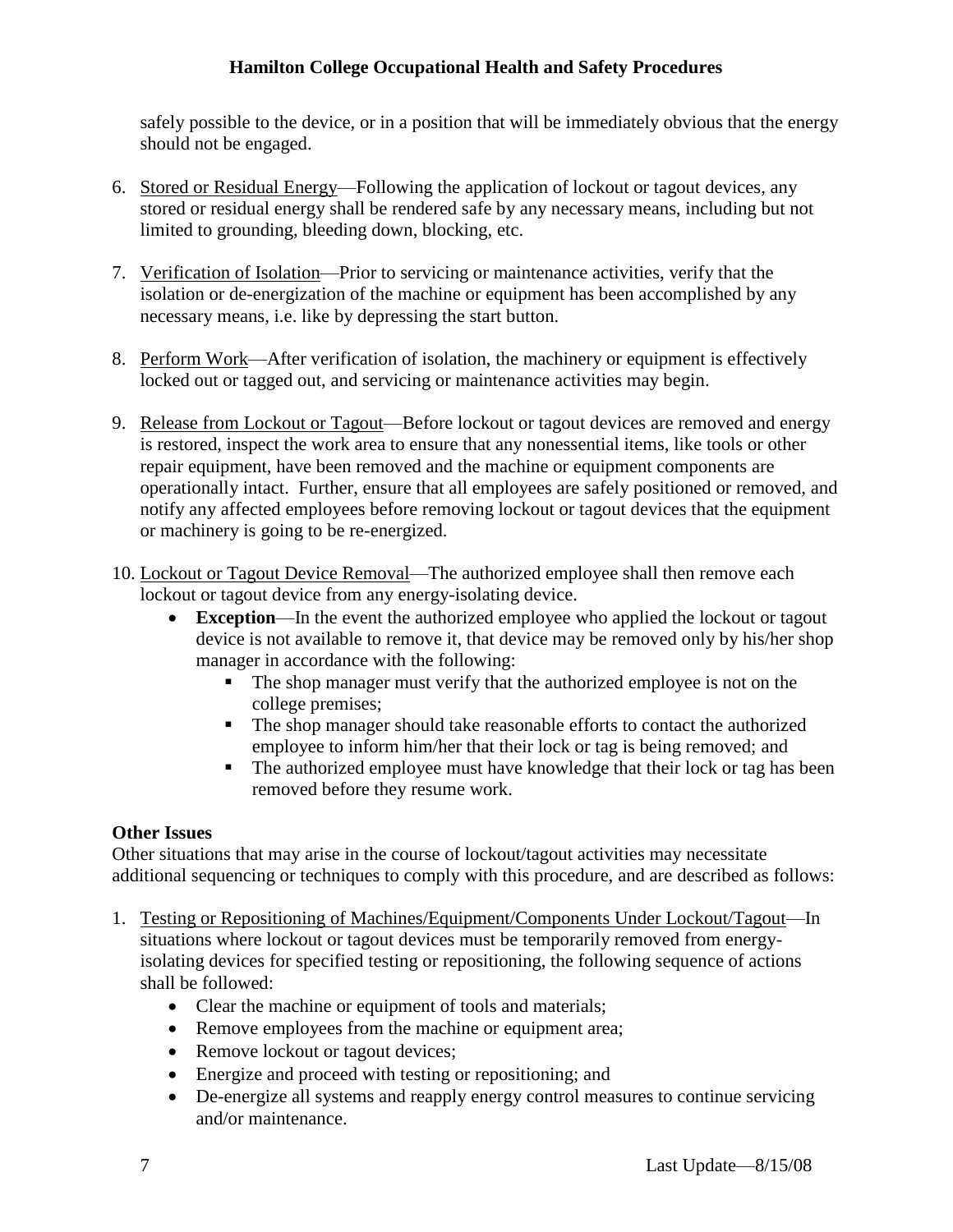- 2. Non-College Personnel (Contractors)—Whenever non-college personnel are engaged in activities covered by the scope and application of this procedure, the designated college representative and the outside employer shall inform each other of their respective lockout/tagout procedures so as to maintain awareness between employees of either group. Further, while the college should strive to contract external services with organizations that have developed functional lockout/tagout procedures as necessary, non-college personnel who may be exposed to hazardous energy must be covered by this procedure if their employer does not have a lockout/tagout program of their own.
- 3. Group Lockout or Tagout—When servicing and/or maintenance is performed by a large crew or department, they shall utilize a procedure which affords employees a level of protection equivalent to that provided by the implementation of a personal lockout or tagout device. This shall be accomplished by:
	- The designation of a primary authorized employee (supervisor lockout/tagout) responsible for controlling all employees and/or ensuring continuity of protection, whom will normally apply a multi-lock accepting device to the energy-isolating device;
	- The primary authorized employee will then affix his/her lock or tag to the device, followed by all other authorized employees affixing their locks or tags to the device;
	- The primary authorized employee will remove his/her lock or tag only after all other authorized employees have removed their locks or tags.
- 4. Shift or Personnel Changes—To ensure the orderly transfer of lockout or tagout devices between departing and in-coming employees who may continue servicing or maintenance activities on machinery or equipment, the following shall apply:
	- The departing personnel shall notify in-coming personnel that the machinery or equipment is prepared for servicing/maintenance to continue;
	- The departing personnel will remove any lockout or tagout devices attached to machinery or equipment, and in-coming authorized personnel will replace with like devices as necessary to continue the work; and
	- The designated shop supervisor or manager shall coordinate activities between the 2 shifts to ensure that all hazardous energy issues rendered safe.

#### **1.6 SITE SPECIFIC ELECTRICAL SAFETY CONSIDERATIONS RELATIVE TO HAMILTON'S 46 KV SUBSTATION**

**To Be Determined…**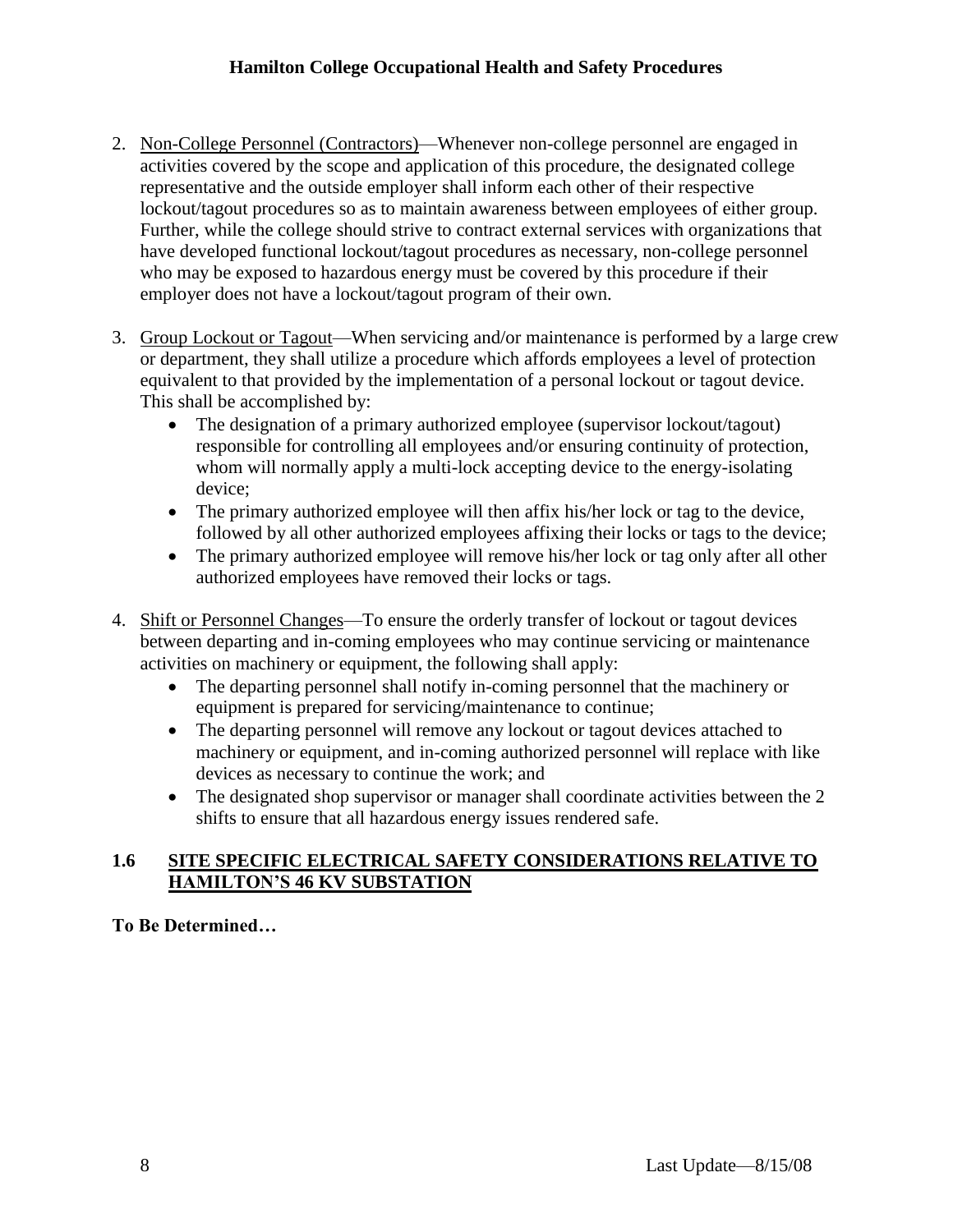### **1.7 WORK ON LIVE/ENERGIZED CIRCUITS, SYSTEMS OR EQUIPMENT**

If work activities are to be performed on live/energized circuits, systems or equipment, meaning instead of performing such work under the provisions of the Lockout/Tagout Program as described above, certain other criteria must first be met.

OSHA has not accepted the argument that qualified electricians can work on live energized circuits as safely as they can on de-energized circuits. Therefore, OSHA does not leave it to the employer's (or a qualified employee's) discretion as to whether or not to de-energize electrical circuits on the basis of convenience, custom or expediency. Further, OSHA requires all live parts to which an employee may be exposed be de-energized before they work on or near them, unless the employer can demonstrate:

- Additional or increased hazards, meaning:
	- o Interruption of life-support equipment (like in a hospital setting);
	- o Deactivation of emergency alarm systems;
	- o Shutdown of hazardous location ventilation equipment (like lab fume hoods);
	- o Removal of necessary illumination.
- Or, infeasibility due to equipment design or operational limitations, meaning:
	- o Testing of electrical circuits that can only be performed with the circuit energized (troubleshooting);
	- o Work on circuits that form an integral part of a continual industrial process.

As such, it is only under these conditions, and with direct authorization by a Physical Plant administrator, that work may be performed upon live/energized circuits, systems or equipment. It is recommended that such authorized work be approved and documented through the "Energized Electrical Work Permit" included as Attachment 1 at the end of this document. Further, the 4 tables that follow (Hazard Risk Category Classifications, Protective Clothing & PPE Matrix, Typical Protective Clothing Systems, and the Simplified Two-Category Flame Resistant Clothing System) are derived directly from NFPA 70(E)-2004 consensus standards, and pertain to the Personal Protective Equipment (PPE) considerations that apply during work live electrical work. These consensus standards, as well as the applicable OSHA standards established in 29 CFR 1910 Subpart J, shall be referenced accordingly.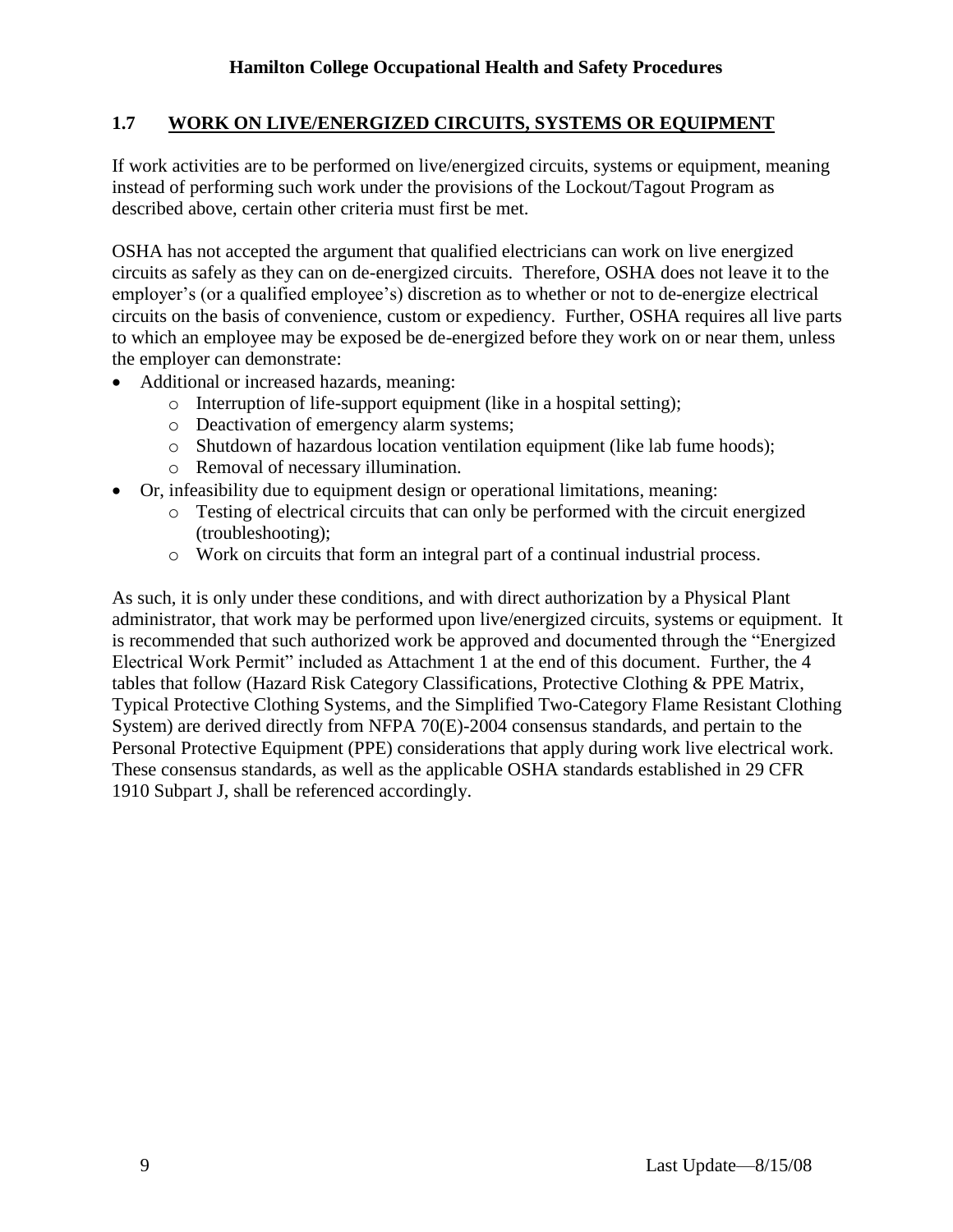#### **Hazard Risk Category Classifications—PPE Required for Various Electrical Tasks:**

When selected in lieu of conducting a flash hazard analysis (in accordance with NFPA 130.3(A)), Table 130.7(C)(9)(a) below shall be used to determine the hazard/risk category for a task. The assumed short circuit current capacities and fault clearing times for various tasks are listed in the text and notes to Table 130.7(C)(9)(a). For tasks not listed, or for power systems with greater than the assumed short-circuit current capacity or with longer than the assume fault clearing times, a flash hazard analysis shall be required in accordance with 130.3

FPN No. 1: Both larger and smaller available short-circuit currents could result in higher available arc-flash energies. If the available short-circuit current increases without a decrease in the opening time of the overcurrent protective device, the arc-flash energy will increase. If the available short-circuit current decreases resulting in a longer opening time for the overcurrent protective device, arc-flash energies could also increase.

FPN No. 2: Energized parts that operate at less than 50 volts are not required to be de-energized to satisfy an "electrically safe work condition." Consideration should be given to the capacity of the source, any overcurrent protection between the energy source and the worker, and whether the work task related to the source operating at less than 50 volts increases exposure to electrical burns or to explosion from an electric arc.

| Table 130.7(C)(9)(a) Hazard Risk Category Classifications                                                                                      |                                               |                                 |                                |  |  |  |
|------------------------------------------------------------------------------------------------------------------------------------------------|-----------------------------------------------|---------------------------------|--------------------------------|--|--|--|
| <b>Task (Assumes Equipment is Energized,</b><br>and Work is Done Within the Flash Protection Boundary)                                         | <b>Hazard/Risk V-rated</b><br><b>Category</b> | <b>Gloves</b>                   | <b>V-rated</b><br><b>Tools</b> |  |  |  |
| <b>Panelboards rated 240 V and below - Notes 1 and 3</b>                                                                                       |                                               |                                 | $\equiv$                       |  |  |  |
| Circuit breaker (CB) or fused switch operation with covers on                                                                                  | $\Omega$                                      | N                               | N                              |  |  |  |
| CB or fused switch operation with covers off                                                                                                   | $\Omega$                                      | N                               | N                              |  |  |  |
| Work on energized parts, including voltage testing                                                                                             | 1                                             | Y                               | Y                              |  |  |  |
| Remove / install CBs or fused switches                                                                                                         | 1                                             | Y                               | Y                              |  |  |  |
| Removal of bolted covers (to expose bare, energized parts)                                                                                     | 1                                             | N                               | $\mathbf N$                    |  |  |  |
| Opening hinged covers (to expose bare, energized parts)                                                                                        | $\boldsymbol{0}$                              | $\mathbf N$                     | N                              |  |  |  |
|                                                                                                                                                | <b>Hazard/Risk V-rated</b>                    |                                 | <b>V-rated</b>                 |  |  |  |
| <b>Panelboards or Switchboards rated &gt;240 V and up to 600 V</b><br>(with molded case or insulated case circuit breakers) – Notes 1<br>and 3 | <b>Category</b>                               | <b>Gloves</b>                   | <b>Tools</b>                   |  |  |  |
| CB or fused switch operation with covers on                                                                                                    | $\Omega$                                      | N                               | N                              |  |  |  |
| CB or fused switch operation with covers off                                                                                                   | 1                                             | N                               | N                              |  |  |  |
| Work on energized parts, including voltage testing                                                                                             | $2*$                                          | Y                               | Y                              |  |  |  |
| 600 V Class Motor Control Centers (MCCs) - Notes 2 (except<br>as indicated) and 3                                                              | <b>Hazard/Risk</b><br><b>Category</b>         | <b>V-rated</b><br><b>Gloves</b> | <b>V-rated</b><br><b>Tools</b> |  |  |  |
| CB or fused switch or starter operation with enclosure doors closed                                                                            | $\Omega$                                      | N                               | N                              |  |  |  |
| Reading a panel meter while operating a meter switch                                                                                           | $\theta$                                      | N                               | N                              |  |  |  |
| CB or fused switch or starter operation with enclosure doors open                                                                              | 1                                             | N                               | N                              |  |  |  |
| Work on energized parts, including voltage testing                                                                                             | $2*$                                          | Y                               | Y                              |  |  |  |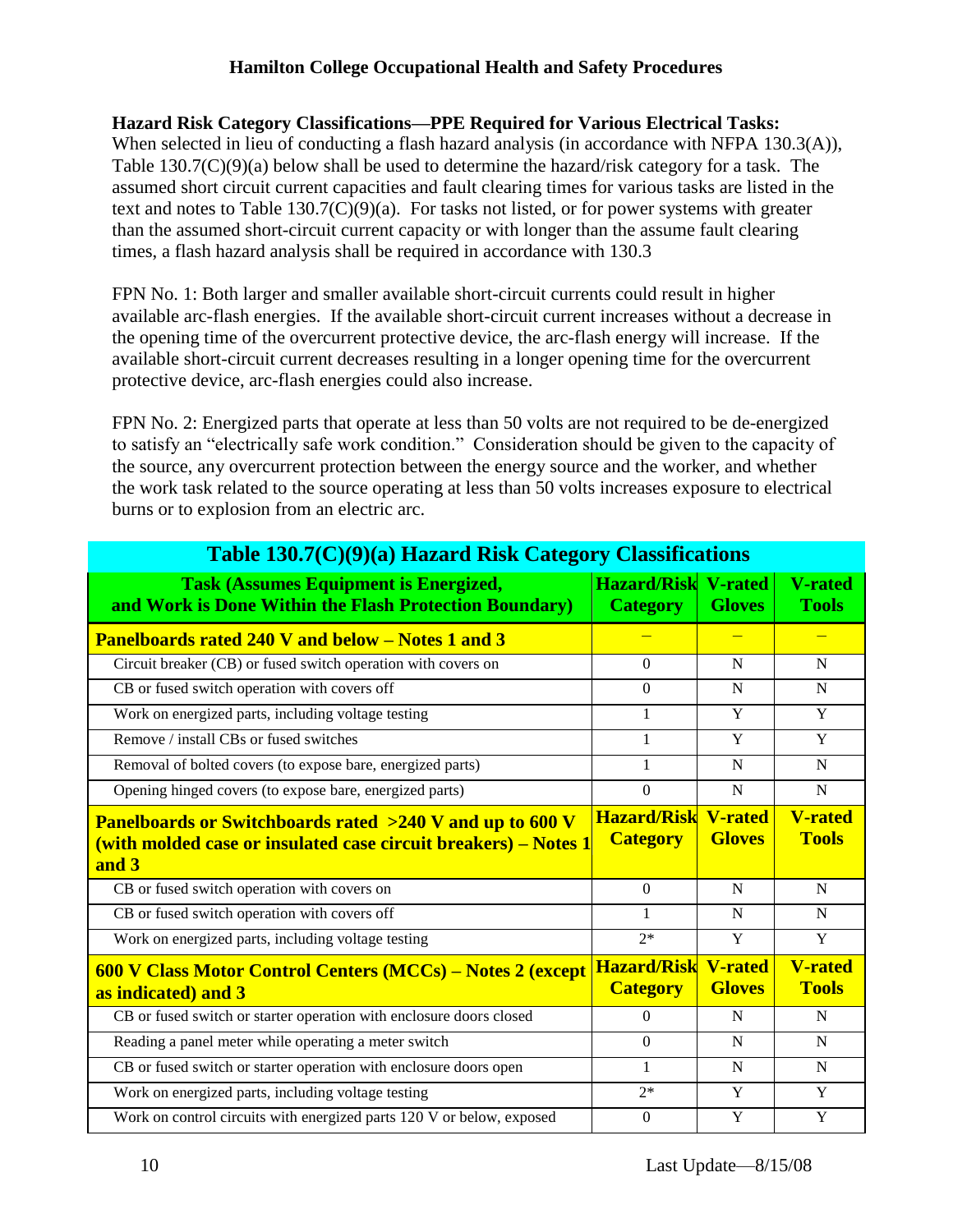| Table 130.7(C)(9)(a) Hazard Risk Category Classifications                                                  |                                               |                                 |                                |  |  |
|------------------------------------------------------------------------------------------------------------|-----------------------------------------------|---------------------------------|--------------------------------|--|--|
| <b>Task (Assumes Equipment is Energized,</b><br>and Work is Done Within the Flash Protection Boundary)     | <b>Hazard/Risk V-rated</b><br><b>Category</b> | <b>Gloves</b>                   | <b>V-rated</b><br><b>Tools</b> |  |  |
| Work on control circuits with energized parts >120 V exposed                                               | $2*$                                          | Y                               | $\mathbf Y$                    |  |  |
| Insertion or removal of individual starter "buckets" from MCC - Note 4                                     | 3                                             | Y                               | $\mathbf N$                    |  |  |
| Application of safety grounds, after voltage test                                                          | $2*$                                          | Y                               | $\mathbf N$                    |  |  |
| Removal of bolted covers (to expose bare, energized parts) – Note 4                                        | $2*$                                          | $\mathbf N$                     | $\mathbf N$                    |  |  |
| Opening hinged covers (to expose bare, energized parts)                                                    | $\mathbf{1}$                                  | $\mathbf N$                     | $\mathbf N$                    |  |  |
| 600 V Class Switchgear (with power circuit breakers or fused<br>switches) – Notes 5 and 6                  | <b>Hazard/Risk</b><br><b>Category</b>         | <b>V-rated</b><br><b>Gloves</b> | <b>V-rated</b><br><b>Tools</b> |  |  |
| CB or fused switch operation with enclosure doors closed                                                   | $\overline{0}$                                | N                               | $\mathbf N$                    |  |  |
| Reading a panel meter while operating a meter switch                                                       | $\theta$                                      | N                               | N                              |  |  |
| CB or fused switch operation with enclosure doors open                                                     | $\mathbf{1}$                                  | N                               | N                              |  |  |
| Work on energized parts, including voltage testing                                                         | $2*$                                          | Y                               | Y                              |  |  |
| Work on control circuits with energized parts 120 V or below, exposed                                      | $\theta$                                      | $\mathbf Y$                     | $\mathbf Y$                    |  |  |
| Work on control circuits with energized parts >120 V exposed                                               | $2*$                                          | Y                               | Y                              |  |  |
| Insertion or removal (racking) of CBs from cubicles, doors open                                            | 3                                             | ${\bf N}$                       | ${\bf N}$                      |  |  |
| Insertion or removal (racking) of CBs from cubicles, doors closed                                          | $\overline{2}$                                | $\mathbf N$                     | $\overline{N}$                 |  |  |
| Application of safety grounds, after voltage test                                                          | $2*$                                          | Y                               | $\mathbf N$                    |  |  |
| Removal of bolted covers (to expose bare, energized parts)                                                 | 3                                             | $\mathbf N$                     | $\mathbf N$                    |  |  |
| Opening hinged covers (to expose bare, energized parts)                                                    | $\overline{2}$                                | $\mathbf N$                     | $\mathbf N$                    |  |  |
| <b>Other 600 V Class (277 V through 600 V, nominal) Equipment</b><br>– Notes 2 (except as indicated) and 3 | <b>Hazard/Risk</b><br><b>Category</b>         | <b>V-rated</b><br><b>Gloves</b> | <b>V-rated</b><br><b>Tools</b> |  |  |
| Lighting or small power transformers (600 V, maximum)                                                      |                                               |                                 |                                |  |  |
| Removal of bolted covers (to expose bare, energized parts)                                                 | $2*$                                          | N                               | N                              |  |  |
| Opening hinged covers (to expose bare, energized parts)                                                    | $\mathbf{1}$                                  | $\mathbf N$                     | $\mathbf N$                    |  |  |
| Work on energized parts, including voltage testing                                                         | $2*$                                          | Y                               | Y                              |  |  |
| Application of safety grounds, after voltage test                                                          | $2*$                                          | Y                               | N                              |  |  |
| Revenue meters (kW-hour, at primary voltage and current)                                                   |                                               |                                 |                                |  |  |
| Insertion or removal                                                                                       | $2*$                                          | Y                               | N                              |  |  |
| Cable trough or tray cover removal or installation                                                         | 1                                             | N                               | N                              |  |  |
| Miscellaneous equipment cover removal or installation                                                      | 1                                             | $\mathbf N$                     | N                              |  |  |
| Work on energized parts, including voltage testing                                                         | $2*$                                          | Y                               | Y                              |  |  |
| Application of safety grounds, after voltage test                                                          | $2*$                                          | $\mathbf Y$                     | $\mathbf N$                    |  |  |
| <b>NEMA E2 (fused contactor) Motor Starters, 2.3 kV through</b><br>$7.2$ kV                                | <b>Hazard/Risk</b><br><b>Category</b>         | <b>V-rated</b><br><b>Gloves</b> | <b>V-rated</b><br><b>Tools</b> |  |  |
| Contactor operation with enclosure doors closed                                                            | $\mathbf{0}$                                  | N                               | N                              |  |  |
| Reading a panel meter while operating a meter switch                                                       | $\Omega$                                      | $\mathbf N$                     | $\mathbf N$                    |  |  |
| Contactor operation with enclosure doors open                                                              | $2*$                                          | N                               | N                              |  |  |
| Work on energized parts, including voltage testing                                                         | 3                                             | Y                               | Y                              |  |  |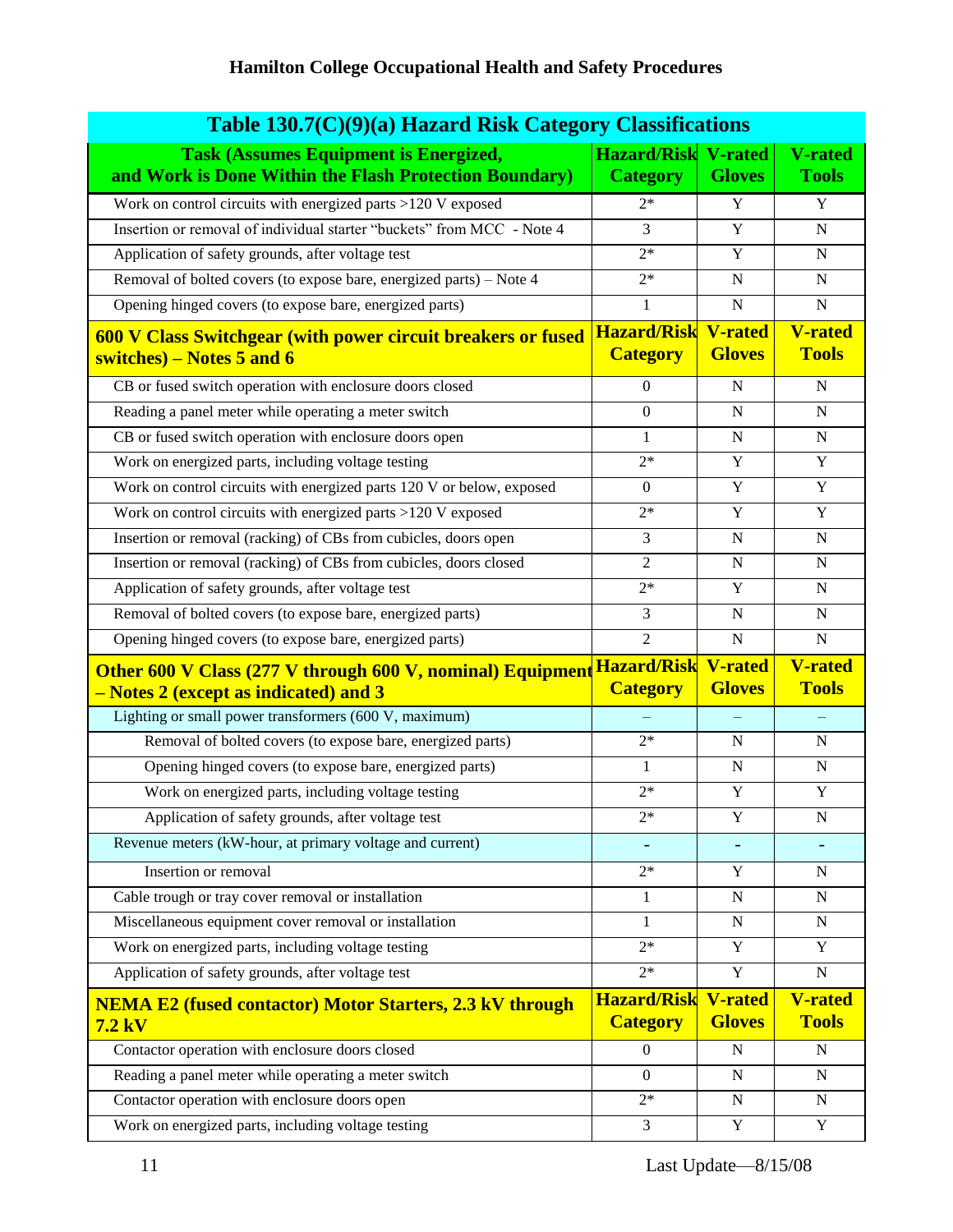| Table 130.7(C)(9)(a) Hazard Risk Category Classifications                                              |                                               |                                 |                                |  |  |  |
|--------------------------------------------------------------------------------------------------------|-----------------------------------------------|---------------------------------|--------------------------------|--|--|--|
| <b>Task (Assumes Equipment is Energized,</b><br>and Work is Done Within the Flash Protection Boundary) | <b>Hazard/Risk V-rated</b><br><b>Category</b> | <b>Gloves</b>                   | <b>V-rated</b><br><b>Tools</b> |  |  |  |
| Work on control circuits with energized parts 120 V or below, exposed                                  | $\Omega$                                      | Y                               | Y                              |  |  |  |
| Work on control circuits with energized parts >120 V exposed                                           | 3                                             | Y                               | Y                              |  |  |  |
| Insertion or removal (racking) of starters from cubicles, doors open                                   | 3                                             | N                               | N                              |  |  |  |
| Insertion or removal (racking) of starters from cubicles, doors closed                                 | $\overline{2}$                                | N                               | N                              |  |  |  |
| Application of safety grounds, after voltage test                                                      | 3                                             | Y                               | $\mathbf N$                    |  |  |  |
| Removal of bolted covers (to expose bare, energized parts)                                             | 4                                             | N                               | N                              |  |  |  |
| Opening hinged covers (to expose bare, energized parts)                                                | 3                                             | N                               | $\mathbf N$                    |  |  |  |
| <b>Metal Clad Switchgear, 1 kV and above</b>                                                           | <b>Hazard/Risk</b><br><b>Category</b>         | <b>V-rated</b><br><b>Gloves</b> | <b>V-rated</b><br><b>Tools</b> |  |  |  |
| CB or fused switch operation with enclosure doors closed                                               | $\mathfrak{D}$                                | N                               | ${\bf N}$                      |  |  |  |
| Reading a panel meter while operating a meter switch                                                   | $\Omega$                                      | $\mathbf N$                     | $\mathbf N$                    |  |  |  |
| CB or fused switch operation with enclosure doors open                                                 | 4                                             | $\mathbf N$                     | ${\bf N}$                      |  |  |  |
| Work on energized parts, including voltage testing                                                     | 4                                             | Y                               | Y                              |  |  |  |
| Work on control circuits with energized parts 120 V or below, exposed                                  | $\overline{2}$                                | $\mathbf Y$                     | $\mathbf Y$                    |  |  |  |
| Work on control circuits with energized parts >120 V exposed                                           | 4                                             | Y                               | Y                              |  |  |  |
| Insertion or removal (racking) of CBs from cubicles, doors open                                        | 4                                             | N                               | N                              |  |  |  |
| Insertion or removal (racking) of CBs from cubicles, doors closed                                      | $\overline{2}$                                | N                               | $\mathbf N$                    |  |  |  |
| Application of safety grounds, after voltage test                                                      | 4                                             | Y                               | N                              |  |  |  |
| Removal of bolted covers (to expose bare, energized parts)                                             | $\overline{4}$                                | N                               | N                              |  |  |  |
| Opening hinged covers (to expose bare, energized parts)                                                | 3                                             | N                               | N                              |  |  |  |
| Opening voltage transformer or control power transformer compartments                                  | $\overline{\mathcal{L}}$                      | $\mathbf N$                     | $\mathbf N$                    |  |  |  |
| <b>Other Equipment 1 kV and above</b>                                                                  | <b>Hazard/Risk</b><br><b>Category</b>         | <b>V-rated</b><br><b>Gloves</b> | <b>V-rated</b><br><b>Tools</b> |  |  |  |
| Metal clad load interrupter switches, Fused or Unfused                                                 |                                               |                                 |                                |  |  |  |
| Switch operation, doors closed                                                                         | 2                                             | N                               | N                              |  |  |  |
| Work on energized parts, including voltage testing                                                     | $\overline{4}$                                | $\mathbf Y$                     | $\mathbf Y$                    |  |  |  |
| Removal of bolted covers (to expose bare, energized parts)                                             | 4                                             | ${\bf N}$                       | ${\bf N}$                      |  |  |  |
| Opening hinged covers (to expose bare, energized parts)                                                | 3                                             | ${\bf N}$                       | ${\bf N}$                      |  |  |  |
| Outdoor disconnect switch operation (hookstick operated)                                               | 3                                             | Y                               | Y                              |  |  |  |
| Outdoor disconnect switch operation (gang-operated, from grade)                                        | $\overline{2}$                                | ${\bf N}$                       | N                              |  |  |  |
| Insulated cable examination, in manhole or other confined space                                        | $\overline{4}$                                | Y                               | N                              |  |  |  |

**Legend:**

**V-rated Gloves** are gloves rated and tested for the maximum line-to-line voltage upon which work will be done. **V-rated Tools** are tools rated and tested for the maximum line-to-line voltage upon which work will be done. **2\*** means that a double-layer switching hood and hearing protection are required for this task in addition to the other

Hazard/Risk Category 2 requirements of Figure 4.

**Y** = yes (required)

 $N = no$  (not required)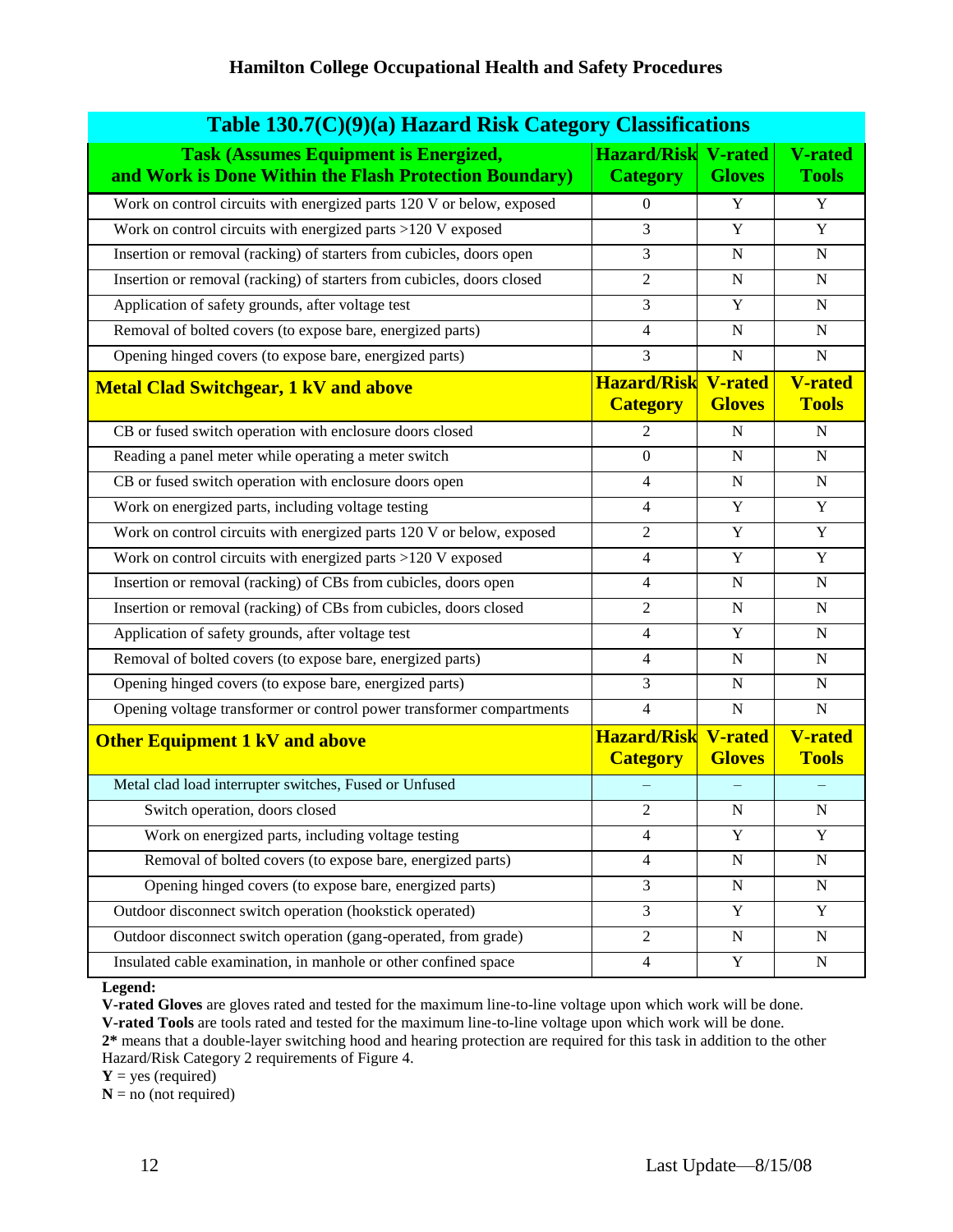| Table 130.7(C)(9)(a) Hazard Risk Category Classifications                                              |                                                |               |       |  |  |  |
|--------------------------------------------------------------------------------------------------------|------------------------------------------------|---------------|-------|--|--|--|
| <b>Task (Assumes Equipment is Energized,</b><br>and Work is Done Within the Flash Protection Boundary) | Hazard/Risk V-rated V-rated<br><b>Category</b> | <b>Gloves</b> | Tools |  |  |  |

**Notes:**

1. Maximum of 25-kA short circuit current available, 0.03 second (2 cycle) fault clearing time.

2. Maximum of 65-kA short circuit current available, 0.03 second (2 cycle) fault clearing time.

3. For < 10 kA short circuit current available, the Hazard/Risk Category required may be reduced by one Number.

4. Maximum of 42-kA short circuit current available, 0.33 second (20 cycle) fault clearing time.

*5.* Maximum of 35-kA short circuit current available, up to 1.0-second (60 cycle) fault clearing time.

6. 6. For < 25 kA short circuit current available, the Hazard/Risk Category required may be reduced by one Number.

#### **Protective Clothing and Personal Protective Equipment (PPE) Matrix:**

Once the Hazard/Risk Category has been identified, Table  $130.7(C)(10)$  shall be used to determine the required personal protective equipment (PPE) for the task. Table 130.7(C)(10) lists the requirements for protective clothing and other protective equipment based on Hazard/Risk Category numbers 0 through 4. This clothing and equipment shall be used when working on or near energized equipment within the Flash Protection Boundary.

FPN No. 1: See Annex H for a suggested simplified approach to assure adequate PPE for electrical workers within facilities with large and diverse electrical systems.

FPN No. 2: The PPE requirements of this section are intended to protect a person from arc-flash and shock hazards. While some situations may result in burns to the skin, even with the protection described in Table 130.7(C)(10), burn injury should be reduced and survivable. *Due to the explosive effect of some arc events, physical trauma injuries may occur. The PPE requirements of this do not provide protection against physical trauma other than exposure to the thermal effects of an arc flash.*

| Table 130.7(C)(10) Protective Clothing and           |                                                    |                                                                                               |                            |              |                         |                         |  |  |
|------------------------------------------------------|----------------------------------------------------|-----------------------------------------------------------------------------------------------|----------------------------|--------------|-------------------------|-------------------------|--|--|
| <b>Personal Protective Equipment (PPE) Matrix</b>    |                                                    |                                                                                               |                            |              |                         |                         |  |  |
| <b>Protective Clothing &amp;</b><br><b>Equipment</b> | <b>Protective Systems for Hazard/Risk Category</b> |                                                                                               |                            |              |                         |                         |  |  |
| <b>Hazard/Risk Category</b><br><b>Number</b>         | $-1$<br>(Note 3)                                   | $\boldsymbol{0}$<br>1<br>$\overline{2}$<br>$\overline{\mathbf{3}}$<br>$\overline{\mathbf{4}}$ |                            |              |                         |                         |  |  |
| Non-melting or Untreated Natural<br>Fiber            | $-1$ (Note 3)                                      | $\bf{0}$                                                                                      | $\mathbf{1}$               | $\mathbf{2}$ | $\overline{\mathbf{3}}$ | $\overline{\mathbf{4}}$ |  |  |
| a. T-shirt (short-sleeve)                            | X                                                  |                                                                                               |                            | X            | $\mathbf{X}$            | X                       |  |  |
| b. Shirt (long-sleeve)                               |                                                    | X                                                                                             |                            |              |                         |                         |  |  |
| c. Pants (long)                                      | X                                                  | X                                                                                             | $X$ (Note 4)               | $X$ (Note 6) | $\overline{\mathbf{X}}$ | X                       |  |  |
| FR Clothing (Note 1)                                 | $-1$ (Note 3)                                      | $\mathbf 0$                                                                                   | $\mathbf{1}$               | $\mathbf{2}$ | $\overline{\mathbf{3}}$ | $\overline{\mathbf{4}}$ |  |  |
| a. Long-sleeve Shirt                                 |                                                    |                                                                                               | $\mathbf{X}$               | X            | $X$ (Note 9)            | X                       |  |  |
| b. Pants                                             |                                                    |                                                                                               | $\overline{X}$<br>(Note 4) | $X$ (Note 6) | $X$ (Note 9)            | X                       |  |  |
| c. Coverall                                          |                                                    |                                                                                               | (Note 5)                   | (Note 7)     | $X$ (Note 9)            | (Note 5)                |  |  |
| d. Jacket, Parka, or Rainwear                        |                                                    |                                                                                               | AN                         | AN           | AN                      | AN                      |  |  |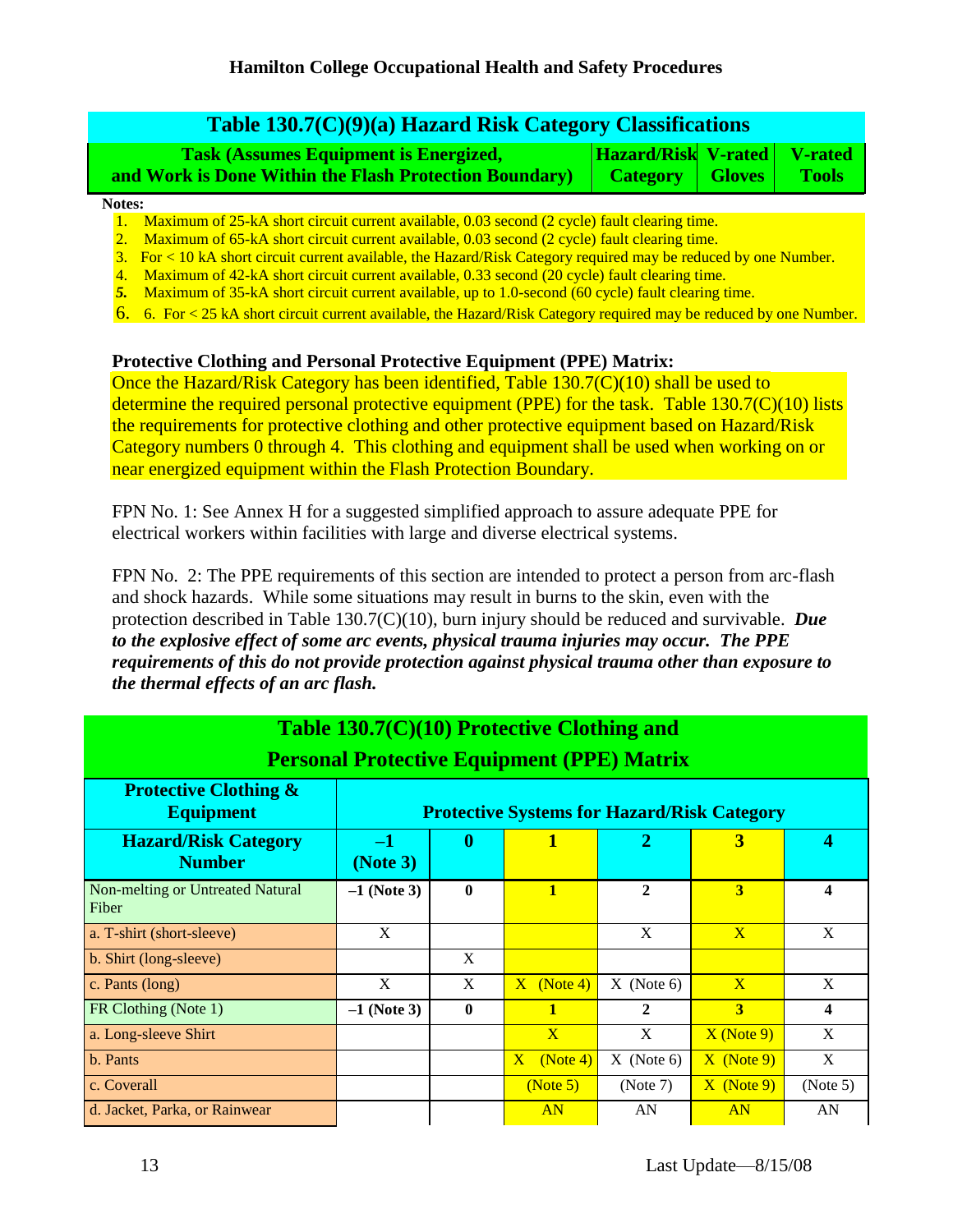| <b>FR Protective Equipment</b>         | $-1$ (Note 3) | $\mathbf{0}$ | 1              | $\mathbf{2}$ | $\overline{\mathbf{3}}$ | 4  |
|----------------------------------------|---------------|--------------|----------------|--------------|-------------------------|----|
| a. Flash Suit Jacket (multilayer)      |               |              |                |              |                         | X  |
| b. Flash Suit Pants (multilayer)       |               |              |                |              |                         | X  |
| <b>Head Protection</b>                 | $-1$ (Note 3) | $\mathbf{0}$ | $\mathbf{1}$   | $\mathbf{2}$ | 3                       | 4  |
| a. Hard Hat                            |               |              | $\overline{X}$ | X            | $\mathbf{X}$            | X  |
| b. FR Hard Hat Liner                   |               |              |                |              | AR                      | AR |
| <b>Eye Protection</b>                  | $-1$ (Note 3) | $\mathbf 0$  | $\mathbf{1}$   | $\mathbf{2}$ | 3                       | 4  |
| a. Safety Glasses                      | X             | X            | $\mathbf{X}$   | AL           | AL                      | AL |
| b. Safety Goggles                      |               |              |                | AL           | AL                      | AL |
| <b>Face and Head Protection</b>        | $-1$ (Note 3) | $\bf{0}$     | $\mathbf{1}$   | $\mathbf{2}$ | 3                       | 4  |
| Arc rated faceshield/flash suit hood   |               |              |                | $X$ (Note 8) |                         |    |
| Flash suit hood                        |               |              |                |              | $\overline{\mathbf{X}}$ | X  |
| Hearing protection (ear canal inserts) |               |              |                | $X$ (Note 8) | $\mathbf{X}$            | X  |
| Leather Gloves (Note 2)                |               |              | AN             | X            | $\overline{\mathbf{X}}$ | X  |
| <b>Leather Work Shoes</b>              |               |              | AN             | X            | $\overline{\mathbf{X}}$ | X  |

| Legend:                      | Notes:                    |
|------------------------------|---------------------------|
| $AN = As$ Needed             | 1. See Tabl               |
| $AT = C_1 1$ and $T = T_2 1$ | $\mathbf{E}$ $\mathbf{L}$ |

| $AN = As$ Needed | 1. See Table 130.7(C)(11). Arc rating for a garment is expressed in cal/cm <sup>2</sup> |  |  |
|------------------|-----------------------------------------------------------------------------------------|--|--|

- $AL =$  Select one in group 2. If voltage-rated gloves are required, the leather protectors worn external to the rubber gloves satisfies this requirement.
- $AR = As$  Required 3. Hazard/Risk Category Number "-1" is only defined if determined by Notes 3 or 6 of Table 130.7(C)(9)(a)
- $X =$ Minimum Required 4. Regular weight (minimum 12 oz./yd<sup>2</sup> fabric weight), untreated, denim cotton blue jeans are acceptable in lieu of FR pants. The FR pants used for Hazard/Risk Category 1 shall have a minimum arc rating of 4.
	- 5. Alternate is to use FR coveralls (minimum arc rating of 4) instead of FR shirt and FR pants.
	- 6. If the FR pants have a minimum arc rating of 8, long pants of non-melting or untreated natural fiber are not required beneath the FR pants.
	- 7. Alternate is to use FR coveralls (minimum arc rating of 4) over non-melting or natural fiber pants and T-shirt.
	- 8. A faceshield with a minimum arc rating of 8, with wrap-around guarding to protect not only the face, but also the forehead, ears, and neck (or, alternatively, a flash suit hood) is required.
	- 9. Alternate is to use two sets of FR coveralls (the inner with a minimum arc ratingof 5) over non-melting or untreated natural fiber clothing, instead of FR coveralls over FR shirt and FR pants over non-melting or untreated natural fiber clothing.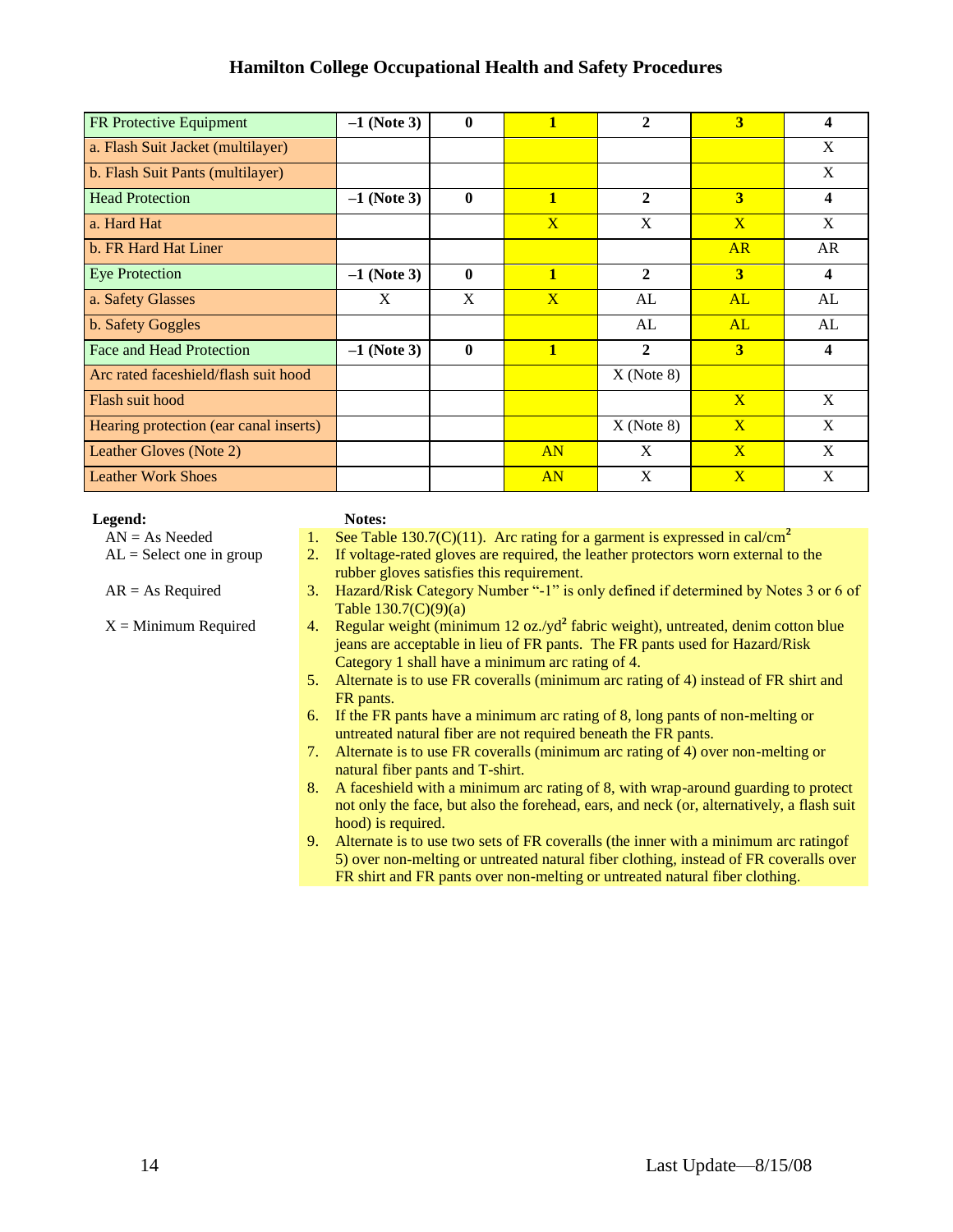|                                                        | Table 130.7(C)(11) Typical Protective Clothing Systems                                                                    |                                  |                                                                                                                                                    |  |  |  |  |  |
|--------------------------------------------------------|---------------------------------------------------------------------------------------------------------------------------|----------------------------------|----------------------------------------------------------------------------------------------------------------------------------------------------|--|--|--|--|--|
| <b>Hazard Risk</b><br><b>Category</b><br><b>Number</b> | <b>Clothing Description (Number of clothing layers is</b><br>given in parenthases)                                        | <b>Total</b><br>Weight<br>oz/yd2 | <b>Minimum Arc Thermal</b><br><b>Performance Exposure Value</b><br>(ATPV)* or Breakopen Threshold<br><b>Energy (Ebt)* Rating of PPE</b><br>cal/cm2 |  |  |  |  |  |
| $\Omega$                                               | Untreated cotton (1)                                                                                                      | $4.5 - 7$                        | N/A                                                                                                                                                |  |  |  |  |  |
|                                                        | FR shirt and FR pants (1)                                                                                                 | $4.5 - 8$                        | 4                                                                                                                                                  |  |  |  |  |  |
| $\mathcal{L}$                                          | Cotton underwear plus FR shirt and FR pants (2)                                                                           | $9-12$                           | 8                                                                                                                                                  |  |  |  |  |  |
| $\mathcal{E}$                                          | Cotton underwear plus FR shirt and FR pants plus FR<br>coverall (3)                                                       | $16-20$                          | 25                                                                                                                                                 |  |  |  |  |  |
| $\overline{4}$                                         | Cotton underwear plus FR shirt and FR pants plus<br>double layer switching coat and pants (4)                             | 24-30                            | 40                                                                                                                                                 |  |  |  |  |  |
|                                                        | $*ATDV$ is defined in the ASTM PS58 standard are test method for flame resistant (ER) fabrics as the incident energy that |                                  |                                                                                                                                                    |  |  |  |  |  |

\*ATPV is defined in the ASTM P S58 standard arc test method for flame resistant (FR) fabrics as the incident energy that would just cause the onset of a second degree burn (1.2 cal/cm2). Ebt is reported according to ASTM P S58 and is defined as the highest incident energy which did not cause FR fabric breakopen and did not exceed the second-degree burn criteria. Ebt is reported when ATPV cannot be measured due to FR fabric breakopen.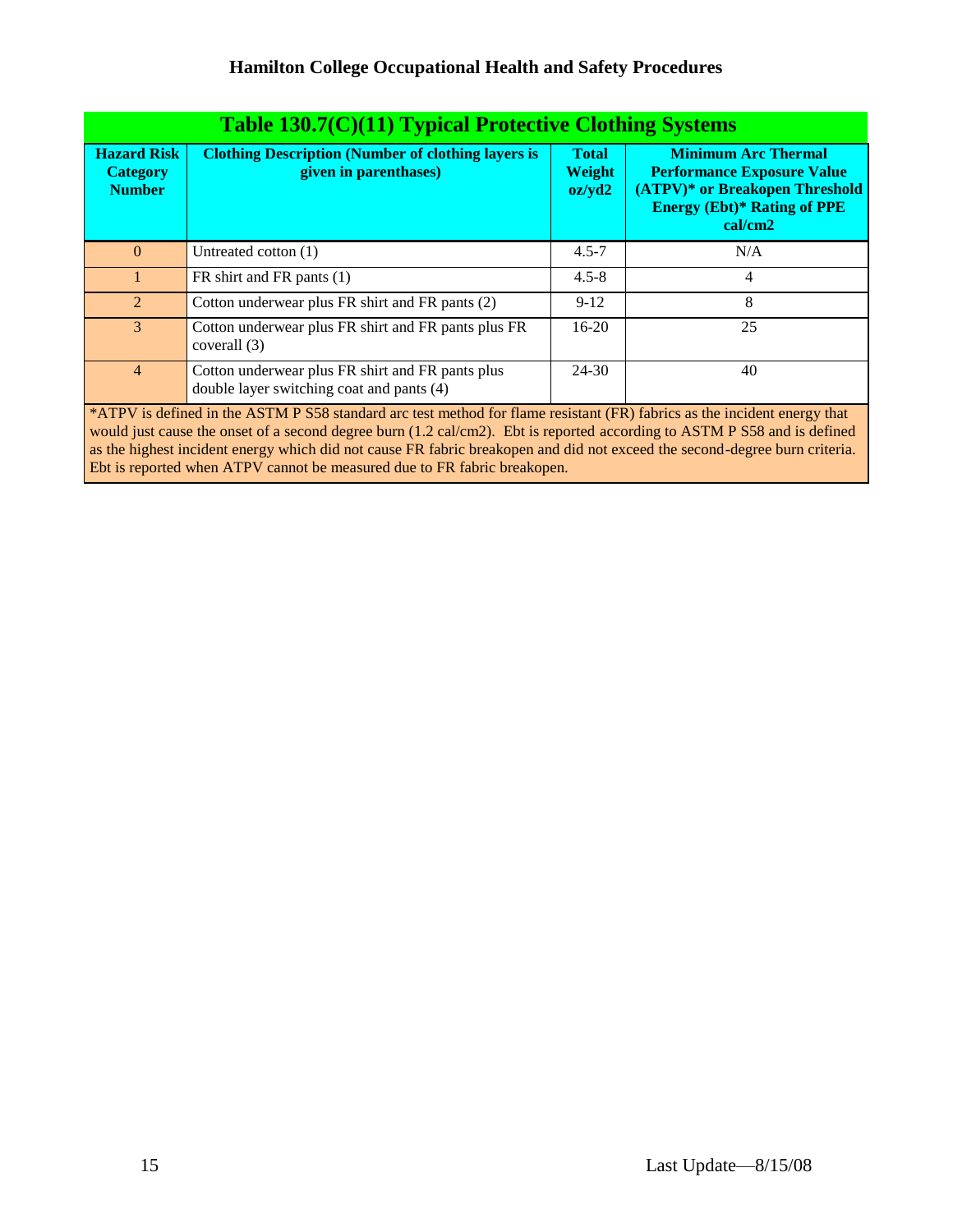#### **Simplified Two-Category, Flame-Resistant (FR) Clothing System:**

The use of this table is suggested as a simplified approach to assure adequate PPE for electrical workers within facilities with large and diverse electrical systems. The clothing listed in this table fulfills the minimum FR clothing requirements of Table 130.7(C)(10) and Table  $130.7(C)(11)$ . The clothing systems listed in this table should be used with the other PPE appropriate for the hazard/risk category. See Table 130.7(C)(11).

# **Table H.1 Simplified, Two-Category, Flame-Resistant (FR) Clothing System.**

| <b>CLOTHING*</b>                                                                                                                                                                                    | <b>APPLICABLE TASKS</b>                                                                                                                           |  |  |  |
|-----------------------------------------------------------------------------------------------------------------------------------------------------------------------------------------------------|---------------------------------------------------------------------------------------------------------------------------------------------------|--|--|--|
| <b>Everyday Work Clothing:</b>                                                                                                                                                                      | All Hazard/Risk Category 1 and 2 tasks listed in                                                                                                  |  |  |  |
|                                                                                                                                                                                                     | Table $130.7(C)(9)(a)$ .                                                                                                                          |  |  |  |
| FR long-sleeve shirt (minimum ATPV of 4) worn over untreated<br>cotton T-shirt with FR pants (minimum ATPV of 8)                                                                                    | On systems operating at less than 1000 volts, these tasks include<br>work on all equipment <i>except</i>                                          |  |  |  |
| <b>Or</b>                                                                                                                                                                                           | Insertion or removal of low-voltage motor starter "buckets,"                                                                                      |  |  |  |
| FR coveralls (minimum ATPV of 4) worn over untreated cotton<br>T-shirt (or an untreated natural fiber long-sleeve shirt) with                                                                       | Insertion or removal of power circuit breakers from<br>switchgear cubicles, or                                                                    |  |  |  |
| untreated natural fiber pants.                                                                                                                                                                      | Removal of bolted covers from switchgear.                                                                                                         |  |  |  |
|                                                                                                                                                                                                     | On systems operating at 1000 volts or greater, tasks also include<br>the operation of switching devices with equipment enclosure<br>doors closed. |  |  |  |
| <b>Electrical "Switching" Clothing:</b>                                                                                                                                                             | All Hazard/Risk Category 3 and 4 tasks listed in Table<br>$130.7(C)(10)$ .                                                                        |  |  |  |
| Multilayer FR flash jacket and FR bib overalls worn over either FR<br>coveralls (minimum ATPV of 4) or FR long-sleeve shirt and FR                                                                  | On systems operating at 1000 volts or greater, these tasks include<br>work on exposed energized parts of all equipment.                           |  |  |  |
| pants (minimum ATPV of 4), worn over untreated natural fiber<br>long-sleeve shirt and pants, worn over an untreated cotton T-shirt.                                                                 | On systems of less than 1000 volts, tasks include insertion or<br>removal of low-voltage motor starter MCC "buckets," insertion                   |  |  |  |
| <b>Or</b>                                                                                                                                                                                           | or removal of plug-in devices into or from busway, insertion or                                                                                   |  |  |  |
| Insulated FR coveralls (with a minimum ATPV of 25, independent<br>of other layers) worn over untreated natural fiber long-sleeve shirt<br>with untreated denim cotton blue jeans ("regular weight," | removal of power circuit breakers and removal of bolted covers<br>from switchgear.                                                                |  |  |  |
| minimum 12 oz./yd. $2$ fabric weight), worn over an untreated cotton<br>T-shirt.                                                                                                                    |                                                                                                                                                   |  |  |  |

\* Note other PPE required for the specific tasks listed in Table 130.7(C)(10) and Table 130.7(C)(11), which include double-layer FR flash hoods, FR hardhat liners, safety glasses or safety goggles, hard hat, hearing protection, leather gloves, voltage-rated gloves, and voltage-rated tools.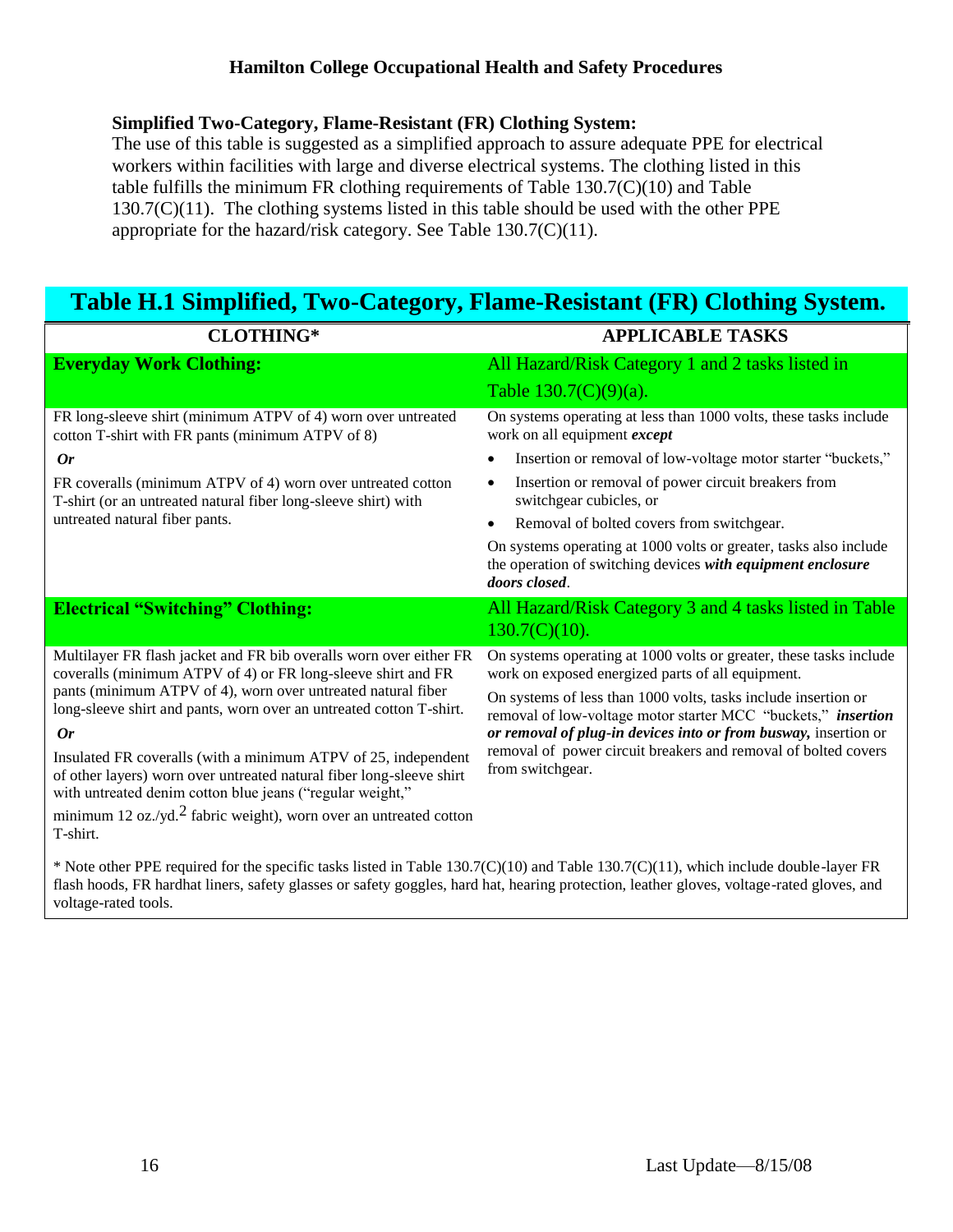| <b>Hamilton College Occupational Health and Safety Procedures</b>                                                                                                                                                                                                                                                                                                                                                                                                                                                                                                        |     |      |           |                                  |      |      |
|--------------------------------------------------------------------------------------------------------------------------------------------------------------------------------------------------------------------------------------------------------------------------------------------------------------------------------------------------------------------------------------------------------------------------------------------------------------------------------------------------------------------------------------------------------------------------|-----|------|-----------|----------------------------------|------|------|
| <b>ATTACHMENT 1-1</b><br><b>ENERGIZED ELECTRICAL WORK PERMIT</b><br>NFPA 130.1(A); NFPA 70E Annex J                                                                                                                                                                                                                                                                                                                                                                                                                                                                      |     |      |           |                                  |      |      |
| <b>JUSTIFICATION FOR THE PERFORMANCE OF LIVE ELECTRICAL WORK</b><br>De-energization: (Check all that apply)<br>Introduces additional or increased hazards<br>Violation of an Environmental Permit<br>Deactivation of emergency alarm systems<br>Shutdown of hazardous ventilation equipment<br>Removal of necessary illumination<br>Other - Describe<br>Is not feasible due to equipment design or operational limitations<br>Testing that can only be performed with circuit energized<br>Would require continuous operating process to be shutdown<br>Other - Describe |     |      |           |                                  |      |      |
| Justification Made By: ____<br>Print Name                                                                                                                                                                                                                                                                                                                                                                                                                                                                                                                                |     |      | Signature |                                  | Date |      |
| Less than $600V$ ; 4 feet<br>Hazardous Risk Category _______<br>601 V to 5,000 V; 10 feet<br>5,001 V to 87,500 V; 30 feet                                                                                                                                                                                                                                                                                                                                                                                                                                                |     |      |           |                                  |      |      |
| Requirements                                                                                                                                                                                                                                                                                                                                                                                                                                                                                                                                                             | Yes | Done |           | Tools/Test Equipment             | Yes  | Done |
| <b>Review Electrical Live Work</b>                                                                                                                                                                                                                                                                                                                                                                                                                                                                                                                                       |     |      |           | Approved Insulated Hand<br>Tools |      |      |
| Job Briefing Discussion                                                                                                                                                                                                                                                                                                                                                                                                                                                                                                                                                  |     |      |           | Live-line Tools                  |      |      |
| <b>Barricades</b>                                                                                                                                                                                                                                                                                                                                                                                                                                                                                                                                                        |     |      |           | CAT III or IV rated<br>Voltmeter |      |      |
| Personal Protective Equipment                                                                                                                                                                                                                                                                                                                                                                                                                                                                                                                                            |     |      |           | <b>Approved Phasing Tester</b>   |      |      |
| Class E Hard hat                                                                                                                                                                                                                                                                                                                                                                                                                                                                                                                                                         |     |      |           | <b>Other Precautions:</b>        |      |      |
| Safety glasses                                                                                                                                                                                                                                                                                                                                                                                                                                                                                                                                                           |     |      |           | Illumination                     |      |      |
| Polycarbonate tinted face shield                                                                                                                                                                                                                                                                                                                                                                                                                                                                                                                                         |     |      |           | <b>Limited Work Space</b>        |      |      |
| <b>Fire Resistant Clothing</b>                                                                                                                                                                                                                                                                                                                                                                                                                                                                                                                                           |     |      |           | <b>Conductive Material</b>       |      |      |
| Flash suit                                                                                                                                                                                                                                                                                                                                                                                                                                                                                                                                                               |     |      |           | Portable Ladders                 |      |      |
| Voltage rated insulated gloves                                                                                                                                                                                                                                                                                                                                                                                                                                                                                                                                           |     |      |           | Conductive Apparel               |      |      |
| Voltage rated insulated blankets                                                                                                                                                                                                                                                                                                                                                                                                                                                                                                                                         |     |      |           | Interlocks                       |      |      |
| Voltage rated insulated matting                                                                                                                                                                                                                                                                                                                                                                                                                                                                                                                                          |     |      |           | Housekeeping                     |      |      |
| Voltage rated insulated shielding                                                                                                                                                                                                                                                                                                                                                                                                                                                                                                                                        |     |      |           |                                  |      |      |
| Attendant                                                                                                                                                                                                                                                                                                                                                                                                                                                                                                                                                                |     |      |           |                                  |      |      |
| Other:                                                                                                                                                                                                                                                                                                                                                                                                                                                                                                                                                                   |     |      |           |                                  |      |      |
| Signatures of Employees Involved In Work:                                                                                                                                                                                                                                                                                                                                                                                                                                                                                                                                |     |      |           |                                  |      |      |
| Supervisor Authorizing Live Electrical Work:<br>Print Name                                                                                                                                                                                                                                                                                                                                                                                                                                                                                                               |     |      |           | Signature                        |      | Date |